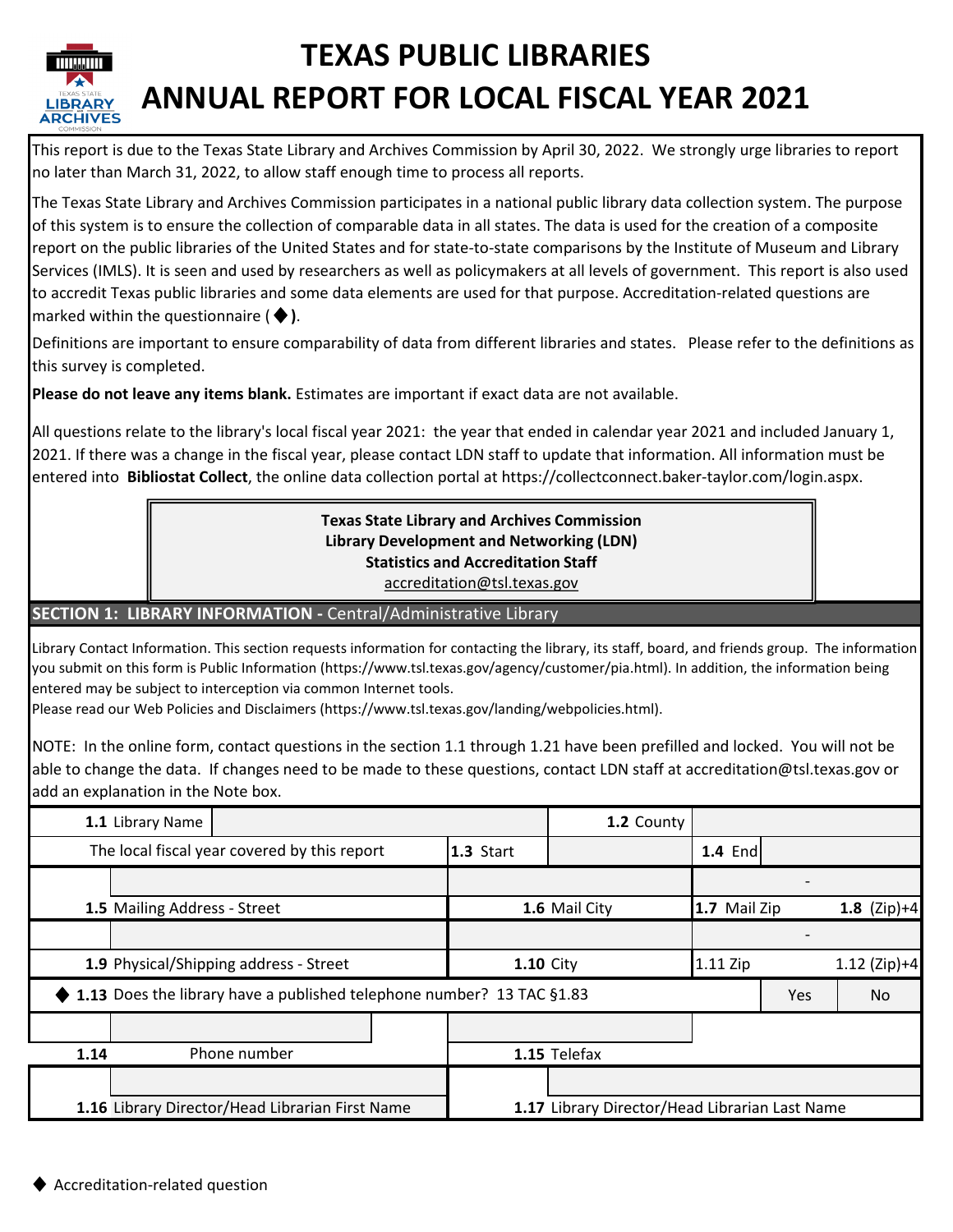|         | 1.18 Director's Email Address                                                                                                                                                                                                                                                                                                                                                                                                                                                                                                                                                                 |                        | 1.19 Library General Email Address                       |     |                |
|---------|-----------------------------------------------------------------------------------------------------------------------------------------------------------------------------------------------------------------------------------------------------------------------------------------------------------------------------------------------------------------------------------------------------------------------------------------------------------------------------------------------------------------------------------------------------------------------------------------------|------------------------|----------------------------------------------------------|-----|----------------|
|         | NOTE: The information you submit on this form is Public Information: https://www.tsl.texas.gov/agency/customer/pia.html. In addition,<br>the information being entered may be subject to interception via common Internet tools. Business email addresses are not considered<br>confidential under the Texas Public Information Act. To help ensure your privacy, always enter your business email address rather than<br>your personal email address when such an address is requested. Please read our Web Policies and Disclaimers:<br>https://www.tsl.texas.gov/landing/webpolicies.html. |                        |                                                          |     |                |
|         | $\blacklozenge$ 1.20 Website                                                                                                                                                                                                                                                                                                                                                                                                                                                                                                                                                                  |                        |                                                          | Yes | N <sub>o</sub> |
|         | An accredited library must have a website. If the library does not have a website, or if the URL (web address) has changed,<br>please contact LDN staff. Social media sites, such as Facebook, are not considered to be a library website.                                                                                                                                                                                                                                                                                                                                                    |                        |                                                          |     |                |
|         | 1.21 Website URL                                                                                                                                                                                                                                                                                                                                                                                                                                                                                                                                                                              |                        |                                                          |     |                |
|         | 1.22 Is the information provided in 1.1 through 1.21 correct?                                                                                                                                                                                                                                                                                                                                                                                                                                                                                                                                 |                        |                                                          | Yes | N <sub>o</sub> |
|         | In the online form, contact questions in the section 1.1 through 1.21 have been prefilled and locked. You will not be able to<br>change the data. Please contact LDN staff at accreditation@tsl.texas.gov if changes need to be made to these questions, or<br>add an explanation in the Note box online.                                                                                                                                                                                                                                                                                     |                        |                                                          |     |                |
|         | Contact information on the person who completed this report                                                                                                                                                                                                                                                                                                                                                                                                                                                                                                                                   |                        |                                                          |     |                |
|         |                                                                                                                                                                                                                                                                                                                                                                                                                                                                                                                                                                                               |                        |                                                          |     |                |
|         | 1.23 Contact First Name                                                                                                                                                                                                                                                                                                                                                                                                                                                                                                                                                                       | 1.24 Contact Last Name | 1.25 Contact Email                                       |     |                |
|         | Library Advisory Board Information - leave blank if not applicable.                                                                                                                                                                                                                                                                                                                                                                                                                                                                                                                           |                        |                                                          |     |                |
|         |                                                                                                                                                                                                                                                                                                                                                                                                                                                                                                                                                                                               |                        |                                                          |     |                |
|         | 1.26 Board Chair First Name                                                                                                                                                                                                                                                                                                                                                                                                                                                                                                                                                                   |                        | 1.27 Board Chair Last Name                               |     |                |
|         | Friends' Group Information - leave blank if not applicable.                                                                                                                                                                                                                                                                                                                                                                                                                                                                                                                                   |                        |                                                          |     |                |
|         |                                                                                                                                                                                                                                                                                                                                                                                                                                                                                                                                                                                               |                        |                                                          |     |                |
|         | 1.28 Friends' President First Name                                                                                                                                                                                                                                                                                                                                                                                                                                                                                                                                                            |                        | 1.29 Friends' President Last Name                        |     |                |
|         | <b>SECTION 2: LIBRARY OUTLETS</b>                                                                                                                                                                                                                                                                                                                                                                                                                                                                                                                                                             |                        |                                                          |     |                |
|         | This section requests information on public service outlets. Report figures as of the last day of the fiscal year. If there is a new                                                                                                                                                                                                                                                                                                                                                                                                                                                          |                        |                                                          |     |                |
|         | branch, but it was not open for business before the end of the library's local fiscal year, it should not be included on this                                                                                                                                                                                                                                                                                                                                                                                                                                                                 |                        |                                                          |     |                |
| report. | 2.1 Number of Branch Libraries                                                                                                                                                                                                                                                                                                                                                                                                                                                                                                                                                                |                        |                                                          |     |                |
|         | Administered from a central unit, branch libraries are auxiliary units that have at least all of the following:                                                                                                                                                                                                                                                                                                                                                                                                                                                                               |                        |                                                          |     |                |
|         | • separate quarters                                                                                                                                                                                                                                                                                                                                                                                                                                                                                                                                                                           | • paid staff           |                                                          |     |                |
|         | • an organized collection of library materials                                                                                                                                                                                                                                                                                                                                                                                                                                                                                                                                                |                        | • Regularly scheduled hours for being open to the public |     |                |
|         | 2.2 Number of Bookmobiles                                                                                                                                                                                                                                                                                                                                                                                                                                                                                                                                                                     |                        |                                                          |     |                |
|         | A bookmobile is a traveling branch library and has at least all of the following:                                                                                                                                                                                                                                                                                                                                                                                                                                                                                                             |                        |                                                          |     |                |
|         | • a truck or van that carries an organized collection of library materials                                                                                                                                                                                                                                                                                                                                                                                                                                                                                                                    |                        |                                                          |     |                |
|         | • paid staff                                                                                                                                                                                                                                                                                                                                                                                                                                                                                                                                                                                  |                        |                                                          |     |                |
|         | • regularly scheduled hours (bookmobile stops) for being open to the public                                                                                                                                                                                                                                                                                                                                                                                                                                                                                                                   |                        |                                                          |     |                |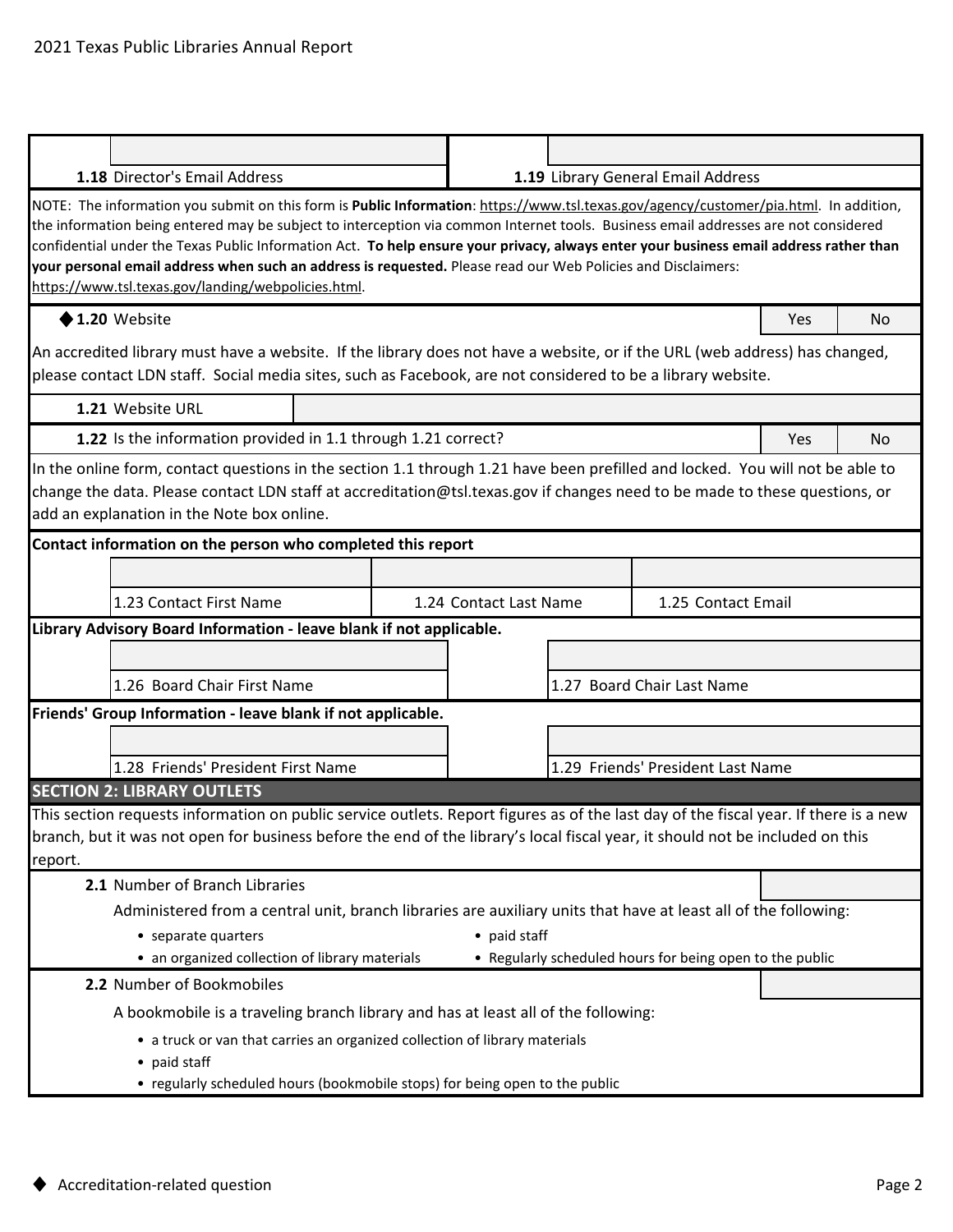| 2.3 Renovations, Expansions, new construction                                                                                                                                                                                                                                                                                                                                                                                                                                                                                                                                                                                                                                              | Yes | No             |  |  |  |  |
|--------------------------------------------------------------------------------------------------------------------------------------------------------------------------------------------------------------------------------------------------------------------------------------------------------------------------------------------------------------------------------------------------------------------------------------------------------------------------------------------------------------------------------------------------------------------------------------------------------------------------------------------------------------------------------------------|-----|----------------|--|--|--|--|
| Has the main library building or any branch library been renovated or expanded, or had new construction                                                                                                                                                                                                                                                                                                                                                                                                                                                                                                                                                                                    |     |                |  |  |  |  |
| completed within the period covered by this report? Report structural changes only.                                                                                                                                                                                                                                                                                                                                                                                                                                                                                                                                                                                                        |     |                |  |  |  |  |
| 2.4 Square Footage of the Main Library                                                                                                                                                                                                                                                                                                                                                                                                                                                                                                                                                                                                                                                     |     | square<br>feet |  |  |  |  |
| This is the area on all floors enclosed by the outer walls of the library. Include all areas occupied by the library,<br>including those areas off-limits to the public. Include areas shared with another agency or agencies if the library<br>has use of that area.                                                                                                                                                                                                                                                                                                                                                                                                                      |     |                |  |  |  |  |
| <b>SECTION 3: EXPENDITURES</b>                                                                                                                                                                                                                                                                                                                                                                                                                                                                                                                                                                                                                                                             |     |                |  |  |  |  |
| REPORT ACTUAL EXPENDITURES, NOT BUDGETED AMOUNTS                                                                                                                                                                                                                                                                                                                                                                                                                                                                                                                                                                                                                                           |     |                |  |  |  |  |
| Local accounting practice will generally determine whether a particular expense is classified as operating or capital expense.<br>• Do not report the value of free or donated items as expenditures.<br>• Do not report estimated costs.<br>• Report only those grant awards directly spent by this library. Do not report grant funds spent for this library by another<br>entity, such as a friends' group.<br>• Significant costs of ordinary operating expenditures, especially benefits and salaries, that are paid by other taxing<br>agencies or government agencies with the authority to levy taxes on behalf of the library may be included if the<br>information is available. |     |                |  |  |  |  |
| These expenditures are from all sources of revenue, including federal, state, Friends group revenue to the library, and<br>foundation funding. The information reported in Expenditures may differ from the information reported in Library Revenue by<br>Source.                                                                                                                                                                                                                                                                                                                                                                                                                          |     |                |  |  |  |  |
| Please do not leave any question blank. Enter "0" if the appropriate entry for an item is zero or "none." If an exact figure is<br>not available for a particular item, but it is known that the amount is greater than zero, the librarian should enter an estimate<br>of the amount, and add an explanation in the Notes field. If you need to estimate, please use a standard methodology for<br>doing so. If you have questions, please contact LDN staff.                                                                                                                                                                                                                             |     |                |  |  |  |  |
| <b>Library Operating Expenditures</b>                                                                                                                                                                                                                                                                                                                                                                                                                                                                                                                                                                                                                                                      |     |                |  |  |  |  |
| Operating Expenditures are those current and recurrent costs necessary to support library services. Only such funds that are<br>supported by expenditures documents such as invoices, contracts, payroll records, etc. at the point of disbursement should be<br>included.                                                                                                                                                                                                                                                                                                                                                                                                                 |     |                |  |  |  |  |
| Any operating expenditure not covered by Staff and Collection Expenditures should be reported in question 3.8, Other<br><b>Operating Expenditures.</b>                                                                                                                                                                                                                                                                                                                                                                                                                                                                                                                                     |     |                |  |  |  |  |
| <b>Staff Expenditures</b>                                                                                                                                                                                                                                                                                                                                                                                                                                                                                                                                                                                                                                                                  |     |                |  |  |  |  |

#### **REPORT ACTUAL EXPENDITURES, NOT BUDGETED AMOUNTS**

**3.1** Salaries and Wages Expenditures  $\left| \xi \right|$ 

This includes salaries and wages for all library staff (including plant operations, security, and maintenance staff) for the fiscal year. Include salaries and wages before deductions but exclude employee benefits. Include longevity, merit, and other funds paid directly to employees. Do not report salaries paid by an outside entity or employees paid under a training program administered through another entity.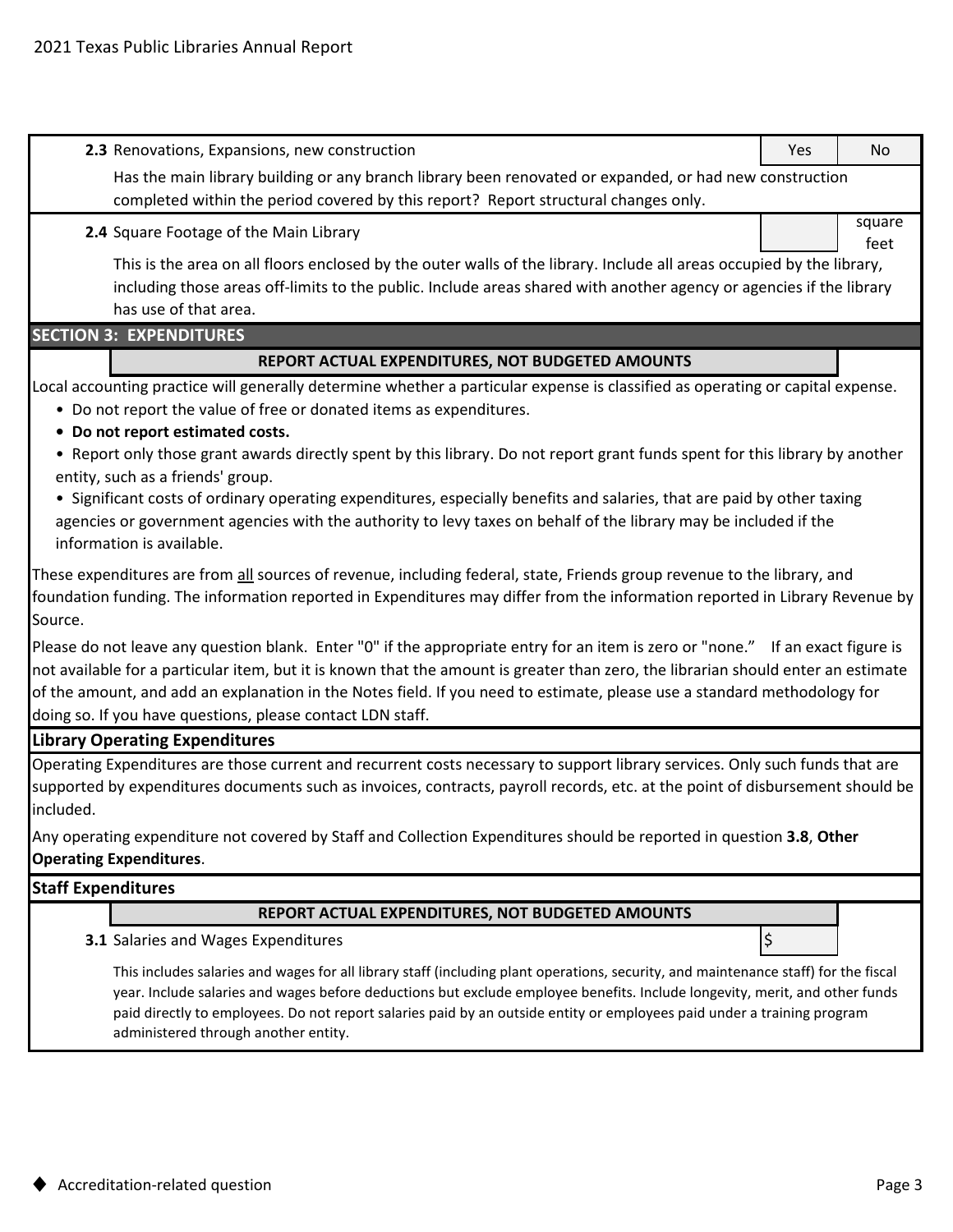|                  | <b>3.2</b> Employee Benefits Expenditures                                                                                                                                                                                                                                                                                                                                                                                                                                                                     | \$                      |    |
|------------------|---------------------------------------------------------------------------------------------------------------------------------------------------------------------------------------------------------------------------------------------------------------------------------------------------------------------------------------------------------------------------------------------------------------------------------------------------------------------------------------------------------------|-------------------------|----|
|                  | These are the benefits outside of salary and wages paid and accruing to employees (including plant operations, security, and<br>maintenance staff), regardless of whether the benefits or equivalent cash options are available to all employees. Include<br>amounts for direct paid employee benefits including Social Security, retirement, medical insurance, life insurance, guaranteed<br>disability income protection, unemployment compensation, worker's compensation, tuition, and housing benefits. |                         |    |
|                  | 3.3 Total Staff Expenditures                                                                                                                                                                                                                                                                                                                                                                                                                                                                                  | Sum of 3.1 and 3.2      | \$ |
|                  | 3.3a Of these staffing expenditures, how much was from non-local grant funding?                                                                                                                                                                                                                                                                                                                                                                                                                               | \$                      |    |
|                  | Non-local funds include Tocker Foundation, TSLAC (competitive grants, ILL reimbursement and Family Place funding), Dollar<br>General, Hancher Foundation, Texas Book Festival, NEA, or similar sources outside of the library's home county. Enter "0" if all<br>funding was from local sources.                                                                                                                                                                                                              |                         |    |
|                  | 3.3b Local funds used for library staff expenditures (3.3 - 3.3a)                                                                                                                                                                                                                                                                                                                                                                                                                                             | \$                      |    |
|                  | <b>Collection Expenditures</b>                                                                                                                                                                                                                                                                                                                                                                                                                                                                                |                         |    |
|                  | REPORT ACTUAL EXPENDITURES, NOT BUDGETED AMOUNTS                                                                                                                                                                                                                                                                                                                                                                                                                                                              |                         |    |
|                  | 3.4 Print Materials Expenditures                                                                                                                                                                                                                                                                                                                                                                                                                                                                              | \$                      |    |
|                  | Report all operating expenditures for these print materials: books, current serial subscriptions, government<br>documents, and any other print acquisitions.                                                                                                                                                                                                                                                                                                                                                  |                         |    |
|                  | 3.5 Electronic Materials Expenditures                                                                                                                                                                                                                                                                                                                                                                                                                                                                         | \$                      |    |
|                  | Report all operating expenditures for electronic (digtial) materials. Types of electronic materials include e-books, audio and<br>video downloadables, e-serials (including journals), government documents, databases including locally mounted, full text or<br>not), electronic files, reference tools, scores, maps or pictures in electronic or digital format, including materials digitized by the<br>library.                                                                                         |                         |    |
|                  | Electronic materials can be distributed on magnetic tape, diskettes, computer software, CDs, or other portable digital carrier,<br>and can be accessed via a computer, via access to the Internet, or by using an e-book reader. Include expenditures for materials<br>held locally and for remote materials for which permanent or temporary access rights have been acquired. Include<br>expenditures for database licenses. [Based on ISO 2789 definition]                                                 |                         |    |
|                  | NOTE: Expenditures for computer software used to support library operating or to link to external networks, including the<br>Internet, are reported under 3.8, Other Operating Expenditures.                                                                                                                                                                                                                                                                                                                  |                         |    |
|                  | 3.6 Other Materials Expenditures                                                                                                                                                                                                                                                                                                                                                                                                                                                                              | l\$                     |    |
|                  | Report all operating expenditures for other materials, such as microforms, audio and video physical units, DVD, and materials in<br>new formats.                                                                                                                                                                                                                                                                                                                                                              |                         |    |
|                  | 3.7 Total Library Collection Expenditures                                                                                                                                                                                                                                                                                                                                                                                                                                                                     | Sum of 3.4, 3.5, 3.6 \$ |    |
|                  | 3.7a Of these expenditures, how much was from non-local grant funding,                                                                                                                                                                                                                                                                                                                                                                                                                                        | \$                      |    |
|                  | Non-local funds include Tocker Foundation, TSLAC (competitive grants, ILL reimbursement and Family Place funding), Dollar<br>General, Hancher Foundation, Texas Book Festival, NEA, or similar sources outside of the library's home county. Enter "0" if all<br>funding was from local sources.                                                                                                                                                                                                              |                         |    |
| 3.7 <sub>b</sub> | Local funds used for library collection material expenditures (3.7 - 3.7a).<br>This amount will be reported in Question 4.1.                                                                                                                                                                                                                                                                                                                                                                                  |                         |    |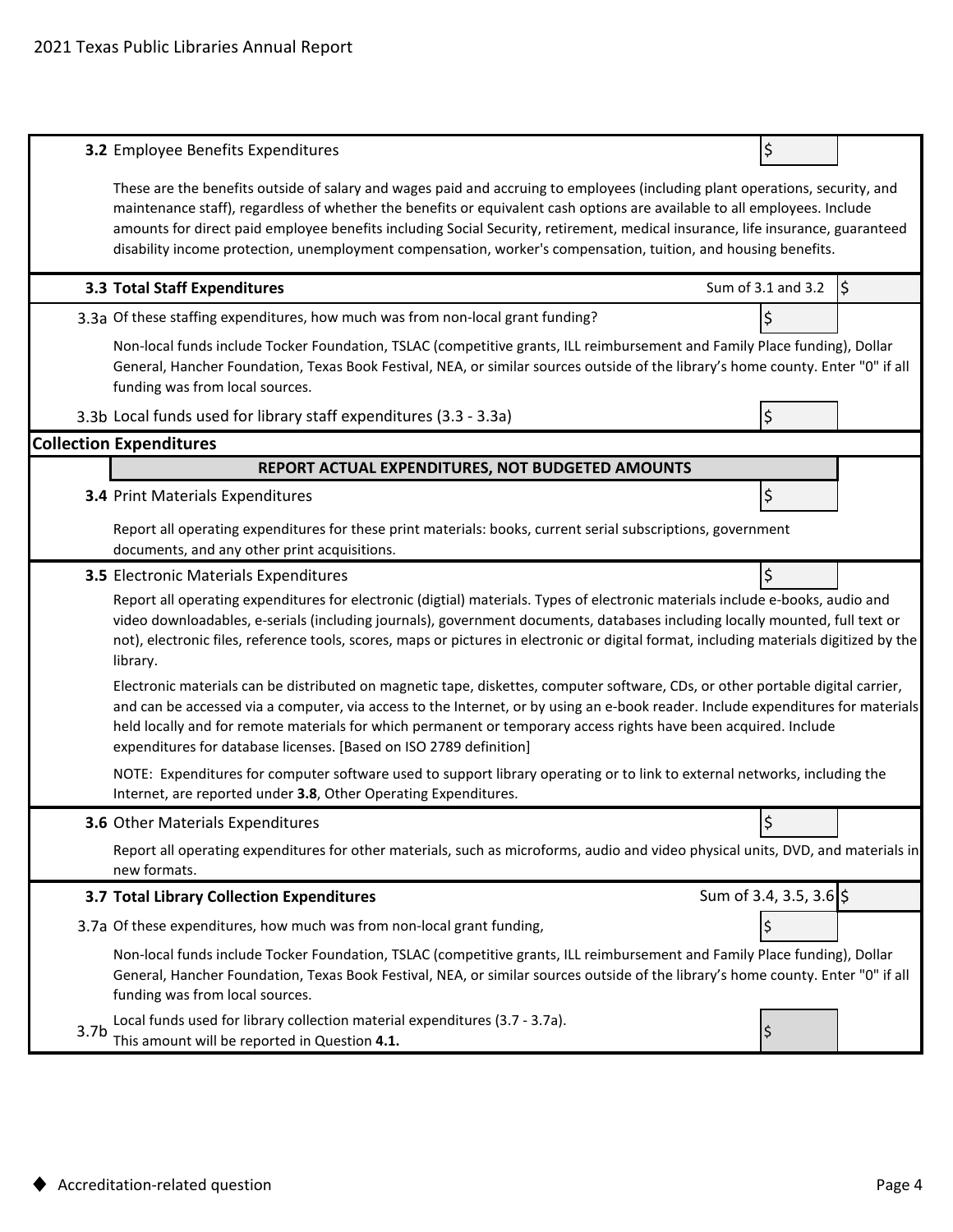|                  | 3.8 Other Operating Expenditures                                                                                                                                                                                                                                                                                                                                                             |  |                         |  |  |  |  |
|------------------|----------------------------------------------------------------------------------------------------------------------------------------------------------------------------------------------------------------------------------------------------------------------------------------------------------------------------------------------------------------------------------------------|--|-------------------------|--|--|--|--|
|                  | This includes all expenditures other than those reported for Total Staff Expenditures Question 3.3 and Total Collection<br>Expenditures Question 3.7.                                                                                                                                                                                                                                        |  |                         |  |  |  |  |
|                  | Include expenses such as binding, supplies, repair or replacement of existing furnishings and equipment; and costs of computer                                                                                                                                                                                                                                                               |  |                         |  |  |  |  |
|                  | hardware and software used to support library operations or to link to external networks, including the Internet. Report                                                                                                                                                                                                                                                                     |  |                         |  |  |  |  |
|                  | contracts for services, such as costs for operating and maintaining physical facilities, and fees paid to a consultant, auditor,<br>architect, attorney, etc.                                                                                                                                                                                                                                |  |                         |  |  |  |  |
|                  | Include fees paid to the TexShare database program.                                                                                                                                                                                                                                                                                                                                          |  |                         |  |  |  |  |
|                  | 3.8a Of these expenditures, how much was from non-local grant funding,                                                                                                                                                                                                                                                                                                                       |  | \$                      |  |  |  |  |
|                  | Non-local funds include Tocker Foundation, TSLAC (competitive grants, ILL reimbursement and Family Place funding), Dollar<br>General, Hancher Foundation, Texas Book Festival, NEA, or similar sources outside of the library's home county. Enter "0" if all<br>funding was from local sources.                                                                                             |  |                         |  |  |  |  |
|                  | 3.8b Local funds used for other library operating expenditures expenditures. (3.8 - 3.8a)                                                                                                                                                                                                                                                                                                    |  | Ś                       |  |  |  |  |
|                  | 3.9 Total Direct Library Operating Expenditures                                                                                                                                                                                                                                                                                                                                              |  | Sum of 3.3, 3.7, 3.8 \$ |  |  |  |  |
| 3.9a             | Total expended from non-local grant funding.  \$                                                                                                                                                                                                                                                                                                                                             |  | Sum of 3.3a, 3.7a, 3.8a |  |  |  |  |
| 3.9 <sub>b</sub> | Local funds used for library operating expenditures expenditures.<br>This amount, plus 3.10, Indirect Costs (if needed), is reported in Question 4.2.                                                                                                                                                                                                                                        |  | Sum of 3.3b, 3.7b, 3.8b |  |  |  |  |
|                  | Documentation Required \$<br>3.10 Indirect Costs (if needed to meet maintenance of effort)                                                                                                                                                                                                                                                                                                   |  |                         |  |  |  |  |
|                  | This should only be reported when a library has failed to meet the maintenance of effort (MOE) requirement for accreditation<br>in state library system. If included, the expense must be documented by the local government entity that provided the service,<br>and the document must be submitted to the state library with a signature from a government official with fiscal authority. |  |                         |  |  |  |  |
|                  |                                                                                                                                                                                                                                                                                                                                                                                              |  |                         |  |  |  |  |
|                  | An indirect cost is a cost incurred for a normal library operating expenditure such as janitorial services, purchasing, accounting,<br>grounds maintenance, utilities, insurance, telecommunications, or payroll services that is not assigned to the library's budget,                                                                                                                      |  |                         |  |  |  |  |
|                  | but paid for by a local government agency on behalf of the library. If you are claiming indirect expenditures and are uncertain                                                                                                                                                                                                                                                              |  |                         |  |  |  |  |
|                  | whether an expenditure may be claimed, please contact LDN staff.                                                                                                                                                                                                                                                                                                                             |  |                         |  |  |  |  |
|                  | Do not include capital expenditures.<br>Include documented Indirect Costs, question 3.10 only when necessary to meet the average of expenditures for the                                                                                                                                                                                                                                     |  |                         |  |  |  |  |
|                  | maintenance of effort requirement. Contact LDN staff for additional information.                                                                                                                                                                                                                                                                                                             |  |                         |  |  |  |  |
|                  | 3.11 Total Library Operating Expenditures                                                                                                                                                                                                                                                                                                                                                    |  | Sum of 3.9, 3.10 \$     |  |  |  |  |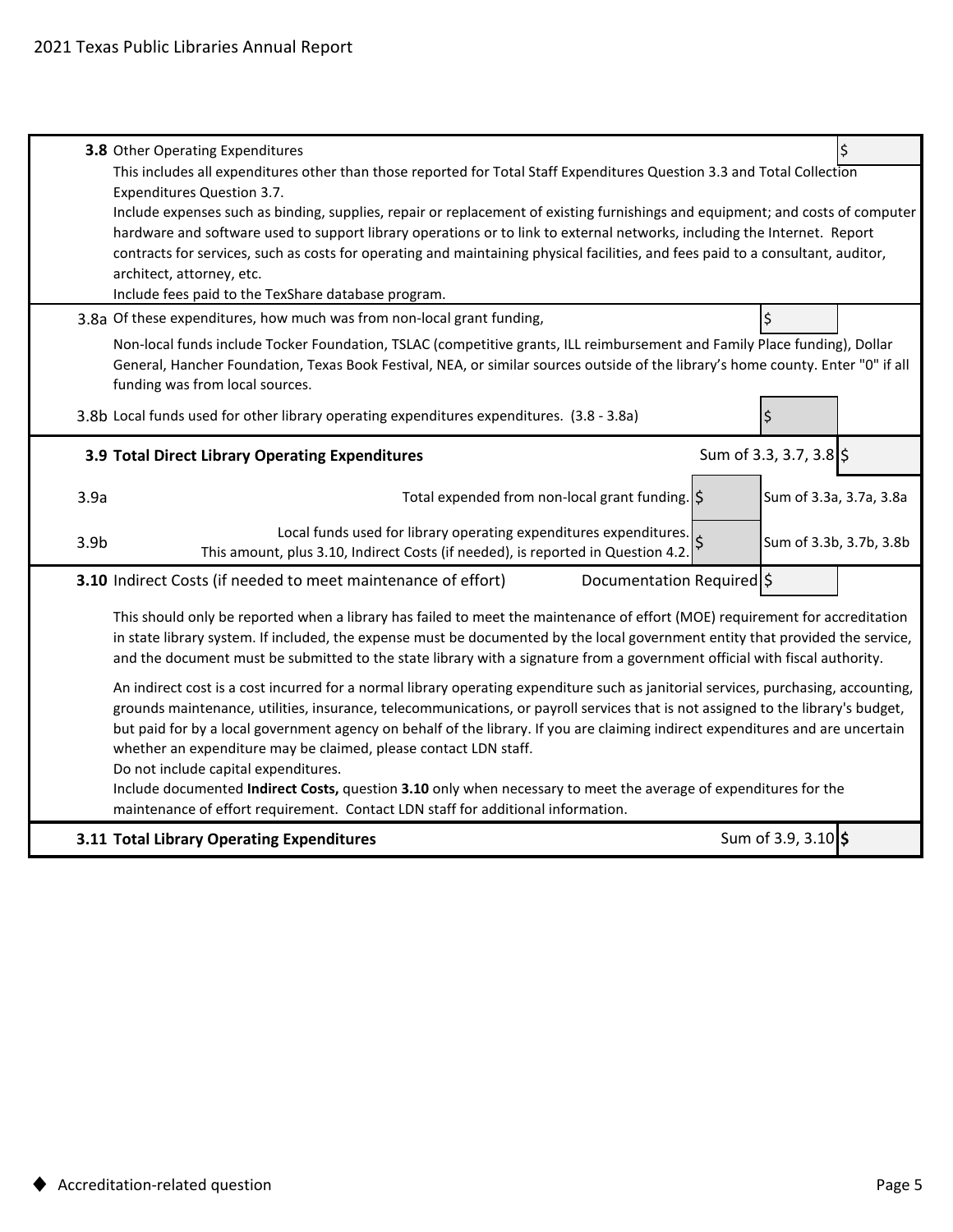## **3.12 Capital Expenditures** \$

This amount should never be included in any of the questions in Section 4, but should be reported in sources of funds reported in the Capital Revenue part of Section 5.

Do not include Operating Expenditures reported above. Local accounting practice will generally determine whether a particular expense is classified as operating or capital expense.

Capital outlay is for one-time only or extraordinary expenditures. These are major capital expenditures such as the acquisition of or additions to fixed assets. Examples include expenditures for building sites, new buildings and additions to or renovations of library buildings.

Include expenditures for furnishings, equipment and initial book stock for new buildings, building additions or renovations; library automation systems, and new vehicles, and other one-time major projects. Include federal, state, local, or other revenue used for major capital expenditures.

Exclude replacement and repair of existing furnishings and equipment, regular purchase of library materials, and investments for capital appreciation. Exclude contributions to endowments, or revenue passed through to another agency.

#### **REPORT ACTUAL EXPENDITURES, NOT BUDGETED AMOUNTS**

#### **SECTION 4: LOCAL FINANCIAL EFFORT**

This section contains questions which will help determine whether the library meets the minimum accreditation criteria. Local Operating Expenditures, question 4.2, is used in determining whether a library has met the maintenance of effort (MOE) criteria.

In the online form, questions 4.1 and 4.2 are calculated fields. They will reflect the total expenditures, less any non-local and/or grant funding.

#### ◆ 4.1 Local expenditures on collections (3.7b) **because the contract of the collections** is

This is the amount of Total Collection Expenditures expended from local funds. This amount is included in the amount reported in question 4.2, Local Funds Expenditures.

This is the total amount spent for library materials that was paid for with city, library district, county, school district, and other local revenue sources. This amount may be the same as Total Collection Expenditures.

## ◆ 4.2 Local funds used for library operating expenditures (3.9b + 3.10)

This is the amount of Total Operating Expenditures, including indirect costs, if needed. expended from local funds.

This is the total amount of funds spent for total operating purposes that was paid for with city, library district, county, school district, and other local revenue sources. This amount may be the same as reported in question 3.11, Total Operating Expenditures. This is the amount on which MOE is based.

#### ◆ 4.3 **blocal government funds used for library operating expenditures blocal set of the set of the set of the set of the set of the set of the set of the set of the set of the set of the set of the set of the set of th**

This is the amount reported in Total Operating Expenditures, question 3.11, that was expended from local government revenue. This amount is included in the amount reported in question 4.2, Local Funds Expenditures. As this is based on actual expenditures, it should not be greater than the amounts totaled in 3.11, 4.2 or 5.4.

This is the amount of funds spent for total operating purposes that was paid for with city, library district, county, or school district revenue sources.

Include documented Indirect Costs, question 3.10, only when necessary to meet the average of expenditures for the maintenance of effort (MOE) requirement.

Do not include expenditures from non-local grant sources such as Tocker Foundation, Dollar General, Hancher Foundation, Texas Book Festival, NEA, or similar sources outside of the library's home county. Do not include expenditures from other local sources reported in question **5.10**, such as donations, fines, fees, friends group funds, memorials or similar sources.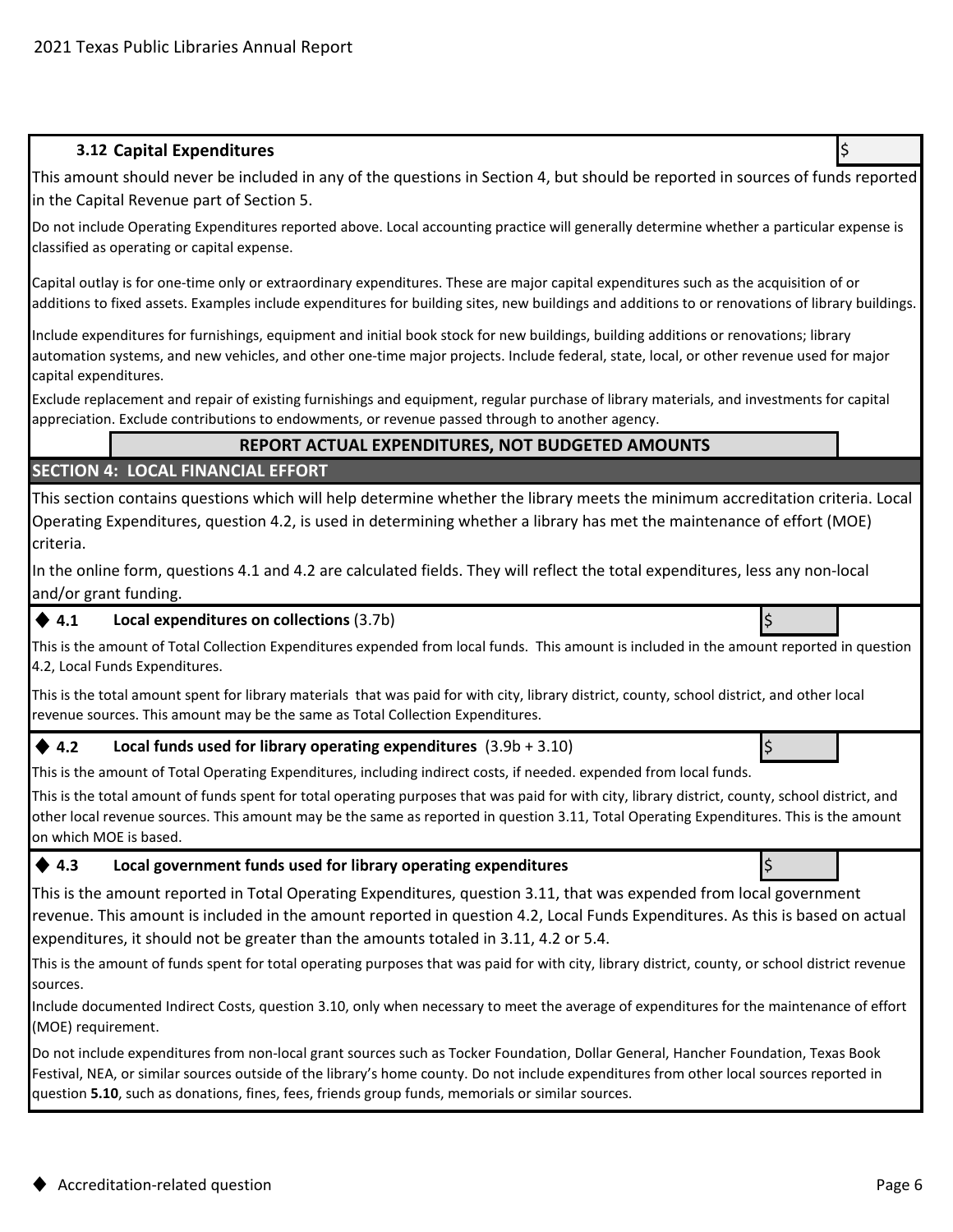## **SECTION 5: REVENUE**

#### **Revenue Used for Library Operating Expenditures**

**Do not include indirect costs. Local Government Revenue – Operating Expenditures 5.1** Include revenue from other cities, as calculated in 5.19. **5.2** South of Southles Revenue asset for Speriality Superintial est. **5.3** \$ School District Revenue used for operating expenditures. **5.4 Local Government Operating Revenue 5.5** State Revenue - Operating Expenditures  $\ket{\xi}$ **5.6** Federal Revenue - Operating Expenditures  $\vert$  states  $\vert$  states  $\vert$  states  $\vert$  states  $\vert$  states  $\vert$  states  $\vert$  states  $\vert$  states  $\vert$  states  $\vert$  states  $\vert$  states  $\vert$  states  $\vert$  states  $\vert$  states  $\vert$  st **Do not include any E-rate reimbursements. 5.7** Foundation and Corporate Grant Revenue - Operating Expenditures  $\ket{\xi}$ Record the source of funds in the Note box. Include all federal government funds distributed to public libraries for expenditure by the public libraries, including federal money distributed by the state. Record the source of funds in the Notes box. All revenue from funds collected by the State and distributed directly to this library for expenditure by the library for operating costs. Include Family Place funds here, that were used for library operating expenditures. Any funds received directly from TSLAC, including competitive grant funds or ILL reimbursement should be reported in 5.6, Federal Revenue used for Operating Expenditures. Report revenue received by the library used for the current and recurrent costs of operation, including grants. Report by source of revenue. County or Counties Revenue used for operating expenditures. Specify the sources of those funds. Record the source of funds in the Note box in the online form. **Include any funds received directly from** TSLAC, including competitive grants and ILL reimbursement that were used for library operating expenditures. This amount should not be less than the amount reported in question **4.3**, Local Government Operating Expenditures. Include cash grants from private foundations or corporations used for the purpose of library operating costs by the public library. Do not include revenue for major improvements such as construction, renovation, endowment fund deposits, other extraordinary items. Do not report revenue unavailable for use by the library such as fines or funds unspent from previous fiscal years. Do not include the value of any contributed or in-kind services or the value of any gifts and donations, library fines, fees, or grants in the local government revenue questions. City, Cities, or Library District Revenue used for operating expenditures. Sum of 5.1, 5.2, 5.3 The total funds reported as Library Revenue will not necessarily equal the total of Library Expenditures reported. Do not report grant funds spent on behalf of this library by another entity. Do not report salary revenue if the library did not pay the salary, as in the case of employees paid under a training program administered by another entity.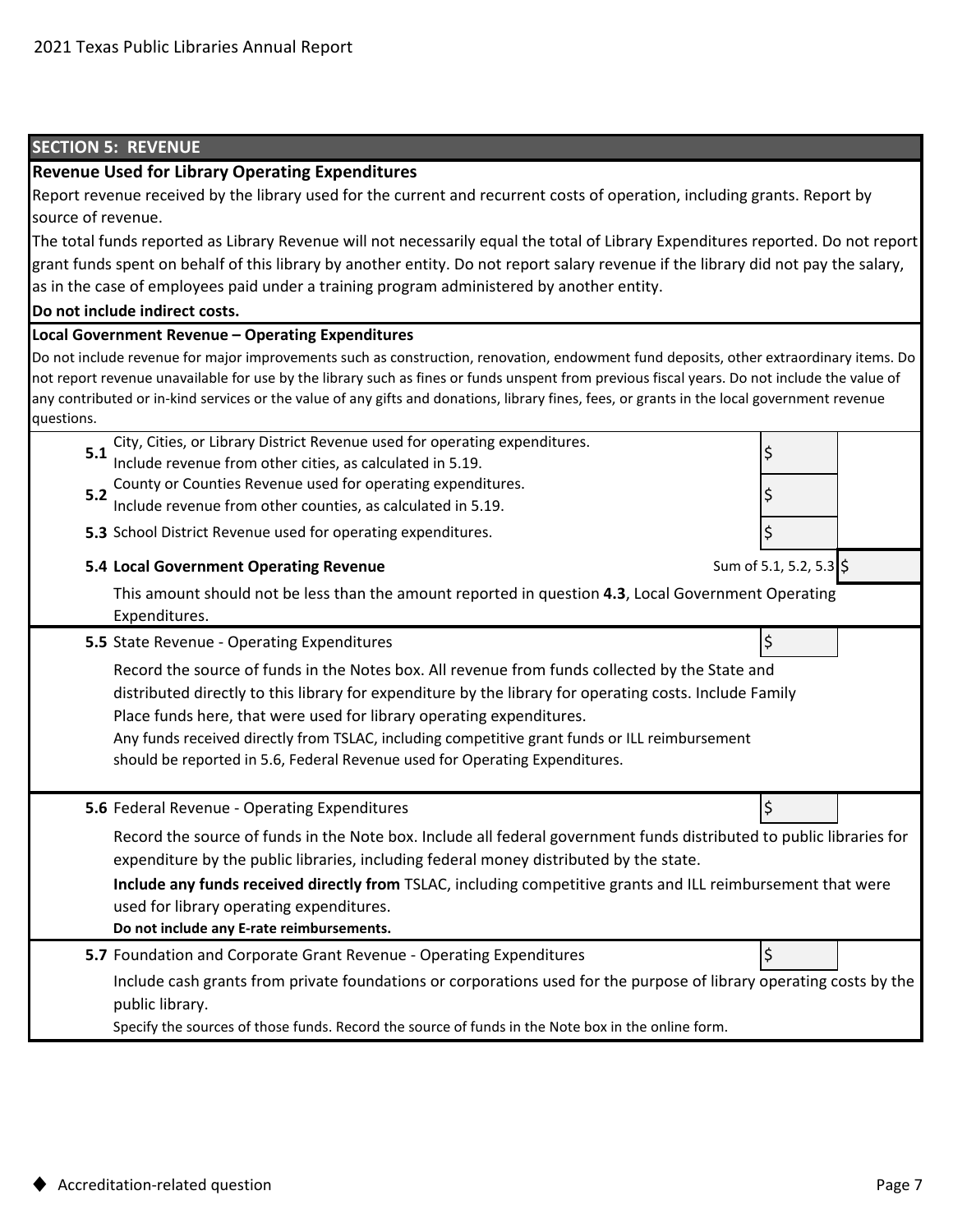| 5.8 Other Local Sources of Revenue                                                                                                                                                                                                                                                                                                                                                                                                                                                                                                                                                                                                                                                                                                                                                                                                                | \$                        |  |
|---------------------------------------------------------------------------------------------------------------------------------------------------------------------------------------------------------------------------------------------------------------------------------------------------------------------------------------------------------------------------------------------------------------------------------------------------------------------------------------------------------------------------------------------------------------------------------------------------------------------------------------------------------------------------------------------------------------------------------------------------------------------------------------------------------------------------------------------------|---------------------------|--|
| Report all revenue other than that reported in any of the other revenue categories used for operating costs, such as<br>interest, fines, donations from individuals or friends groups. Include monetary gifts and donations from individuals.<br>Do not include the value of any contributed services or the value of any non-monetary gifts and donations. Sources<br>should be from entities within the library's home county.                                                                                                                                                                                                                                                                                                                                                                                                                  |                           |  |
| 5.9 Total Revenue Used for Library Operating Expenditures                                                                                                                                                                                                                                                                                                                                                                                                                                                                                                                                                                                                                                                                                                                                                                                         | Sum of 5.4 through 5.8 \$ |  |
| <b>Revenue Used for Major Capital Expenditures</b>                                                                                                                                                                                                                                                                                                                                                                                                                                                                                                                                                                                                                                                                                                                                                                                                |                           |  |
| Report revenue to be used for major capital expenditures, by source of revenue. Include funds received for (a) site acquisition;<br>(b) new buildings; (c) additions to or renovation of library buildings; (d) furnishings, equipment and initial collections all type<br>for new buildings, building additions, or building renovations; (e) computer hardware and software used to support library<br>operations, to link to networks, or to run information products; (f) new vehicles; and (g) other one-time major projects.<br>Exclude revenue for replacement and repair of existing furnishings and equipment, regular purchase of library materials, and<br>investments for capital appreciation. Do not include revenue passed through to another agency, such as fines, or funds<br>unspent from previous fiscal years ("carryover"). |                           |  |
| Do not report revenue that has already been reported in operating revenue.                                                                                                                                                                                                                                                                                                                                                                                                                                                                                                                                                                                                                                                                                                                                                                        |                           |  |
| Local Government Revenue - Capital Expenditures<br>City, Cities, or Library District Revenue used for major capital expenditures.<br>5.10                                                                                                                                                                                                                                                                                                                                                                                                                                                                                                                                                                                                                                                                                                         |                           |  |
| Include revenue from other cities, as calculated in question 5.19.<br>County or Counties Revenue used for major capital expenditures.                                                                                                                                                                                                                                                                                                                                                                                                                                                                                                                                                                                                                                                                                                             |                           |  |
| 5.11<br>Include revenue from other counties, as calculated in question 5.19.                                                                                                                                                                                                                                                                                                                                                                                                                                                                                                                                                                                                                                                                                                                                                                      |                           |  |
| 5.12 School District Revenue used for major capital expenditures.                                                                                                                                                                                                                                                                                                                                                                                                                                                                                                                                                                                                                                                                                                                                                                                 | Ş                         |  |
| 5.13 State Revenue - Capital Expenditures                                                                                                                                                                                                                                                                                                                                                                                                                                                                                                                                                                                                                                                                                                                                                                                                         |                           |  |
| Record the source of funds in the Notes box. All revenue from funds collected by the State and<br>distributed directly to this library for expenditure by the library for capital expenditures. Include<br>funds Any funds received directly from TSLAC, including competitive grant funds or ILL reimbursement<br>should be reported in question 5.14, Federal Revenue used for Capital Expenditures.                                                                                                                                                                                                                                                                                                                                                                                                                                            |                           |  |
| 5.14 Federal Revenue - Capital Expenditures                                                                                                                                                                                                                                                                                                                                                                                                                                                                                                                                                                                                                                                                                                                                                                                                       | \$                        |  |
| Record the source of funds in the Note box. Include all federal government funds distributed to public libraries for<br>expenditure by the public libraries, including federal money distributed by the state.<br>Include any funds received directly from TSLAC, including competitive grants and ILL reimbursement that were<br>used for capital expenditures<br>Do not include any E-rate reimbursements.                                                                                                                                                                                                                                                                                                                                                                                                                                      |                           |  |
| 5.15 Foundation and Corporate Grant Revenue - Capital Expenditures                                                                                                                                                                                                                                                                                                                                                                                                                                                                                                                                                                                                                                                                                                                                                                                |                           |  |
| Include cash grants from private foundations or corporations used for the purpose of library major capital costs by<br>the public library, whether or not expended.                                                                                                                                                                                                                                                                                                                                                                                                                                                                                                                                                                                                                                                                               |                           |  |

Specify the sources of those funds. Record the source of funds in the Note box in the online form.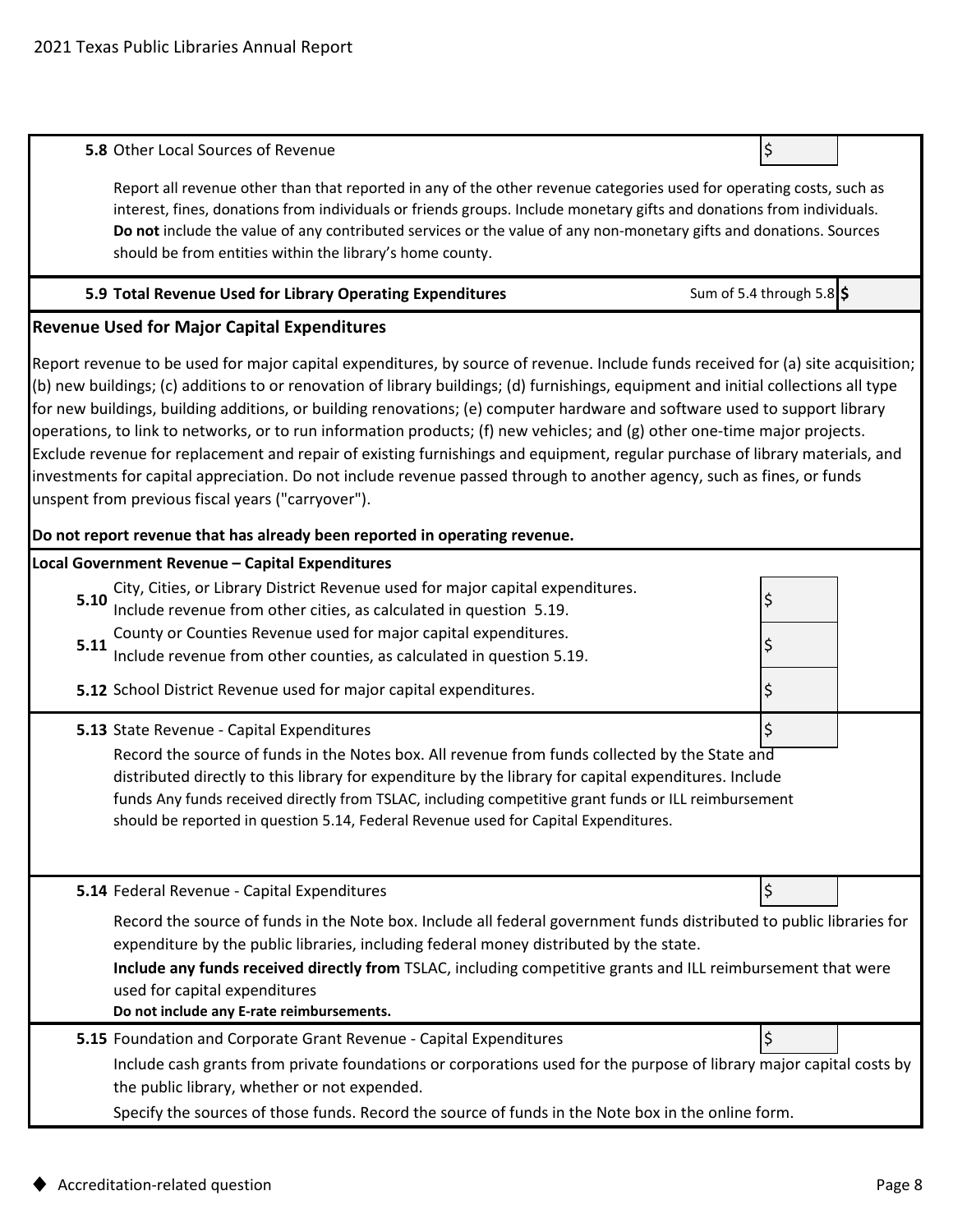|                       | 5.16 Other Local Sources of Revenue - Capital Expenditures                                                                                                                                                                                         |        |                             | \$                |                                                |  |  |
|-----------------------|----------------------------------------------------------------------------------------------------------------------------------------------------------------------------------------------------------------------------------------------------|--------|-----------------------------|-------------------|------------------------------------------------|--|--|
|                       |                                                                                                                                                                                                                                                    |        |                             |                   |                                                |  |  |
|                       | Report all revenue other than that reported in any of the other revenue categories used for major capital costs,                                                                                                                                   |        |                             |                   |                                                |  |  |
|                       | such as interest, fines, donations from individuals or friends groups. Include monetary gifts and donations from<br>individuals.                                                                                                                   |        |                             |                   |                                                |  |  |
|                       | Do not include the value of any contributed services or the value of any non-monetary gifts and donations. Sources                                                                                                                                 |        |                             |                   |                                                |  |  |
|                       | should be from entities within the library's home county or legal service population area.                                                                                                                                                         |        |                             |                   |                                                |  |  |
|                       |                                                                                                                                                                                                                                                    |        |                             |                   |                                                |  |  |
|                       | 5.17 Total Revenue Used for Library Capital Expenditures                                                                                                                                                                                           |        | Sum of 5.10 through 5.16 \$ |                   |                                                |  |  |
|                       | Skip the following section if the library did not receive funds from a city or county government outside of the one in                                                                                                                             |        |                             |                   |                                                |  |  |
|                       | which the library is located.                                                                                                                                                                                                                      |        |                             |                   |                                                |  |  |
|                       | 5.18 Government Revenue Sources Outside Local City or County<br>If funds were received from government entities outside of the local area, then list the appropriate cities                                                                        |        |                             |                   |                                                |  |  |
|                       | or counties separately and indicate the total of the funds received from each. Make certain these totals are                                                                                                                                       |        |                             |                   |                                                |  |  |
|                       | reflected in the local government revenue section, questions 5.1, 5.2, 5.13, 5.14.                                                                                                                                                                 |        |                             |                   |                                                |  |  |
|                       | City or County Providing Funds (outside home county)                                                                                                                                                                                               |        |                             | 5.19 Total Amount |                                                |  |  |
|                       |                                                                                                                                                                                                                                                    | Amount |                             | <b>Received</b>   |                                                |  |  |
|                       |                                                                                                                                                                                                                                                    |        |                             |                   | Include total in 5.1 or 5.2,<br>as appropriate |  |  |
|                       |                                                                                                                                                                                                                                                    |        |                             |                   |                                                |  |  |
|                       |                                                                                                                                                                                                                                                    |        |                             |                   |                                                |  |  |
|                       |                                                                                                                                                                                                                                                    |        |                             |                   |                                                |  |  |
|                       | Total (report in 5.19)                                                                                                                                                                                                                             | \$     |                             |                   |                                                |  |  |
|                       | <b>SECTION 6: LIBRARY COLLECTION</b>                                                                                                                                                                                                               |        |                             |                   |                                                |  |  |
| Expenditures section. | This section collects data on selected types of materials. It does not cover all materials for which expenditures are reported in the Collection                                                                                                   |        |                             |                   |                                                |  |  |
|                       |                                                                                                                                                                                                                                                    |        |                             |                   |                                                |  |  |
| items, or pieces.     | Unless otherwise indicated, report for each item and physical unit the amount held at the end of the fiscal year. Physical units are volumes,                                                                                                      |        |                             |                   |                                                |  |  |
|                       | Report only items that have been purchased, leased or licensed by the library, a consortium, the state library, a donor or other person or                                                                                                         |        |                             |                   |                                                |  |  |
|                       | entity. Included items must only be accessible with a valid library card or at a physical library location; inclusion in the catalog is not                                                                                                        |        |                             |                   |                                                |  |  |
|                       | required. Do not include items freely available without monetary exchange. Do not include items that are permanently retained by the                                                                                                               |        |                             |                   |                                                |  |  |
|                       | patron; count only items that have a set circulation period where it is available for their use. Count electronic materials at the administrative<br>entity level; do not duplicate numbers at each branch. Do not count un-catalogued paperbacks. |        |                             |                   |                                                |  |  |
|                       |                                                                                                                                                                                                                                                    |        |                             |                   |                                                |  |  |
|                       | 6.1 Library Catalog                                                                                                                                                                                                                                |        |                             | Yes               | No                                             |  |  |
|                       | An accredited library must have a catalog of its holdings available to the public that is searchable electronically, at a minimum<br>by author, title, and subject.                                                                                |        |                             |                   |                                                |  |  |
|                       | 6.2 Collection has 1% published in last five years                                                                                                                                                                                                 |        |                             | Yes               | No                                             |  |  |
|                       | An accredited Texas public library must have at least 1% of total items collection published within the last five years. Example:<br>for a library reporting 20,000 items in 6.14, 200 titles have been published in or after 2016.                |        |                             |                   |                                                |  |  |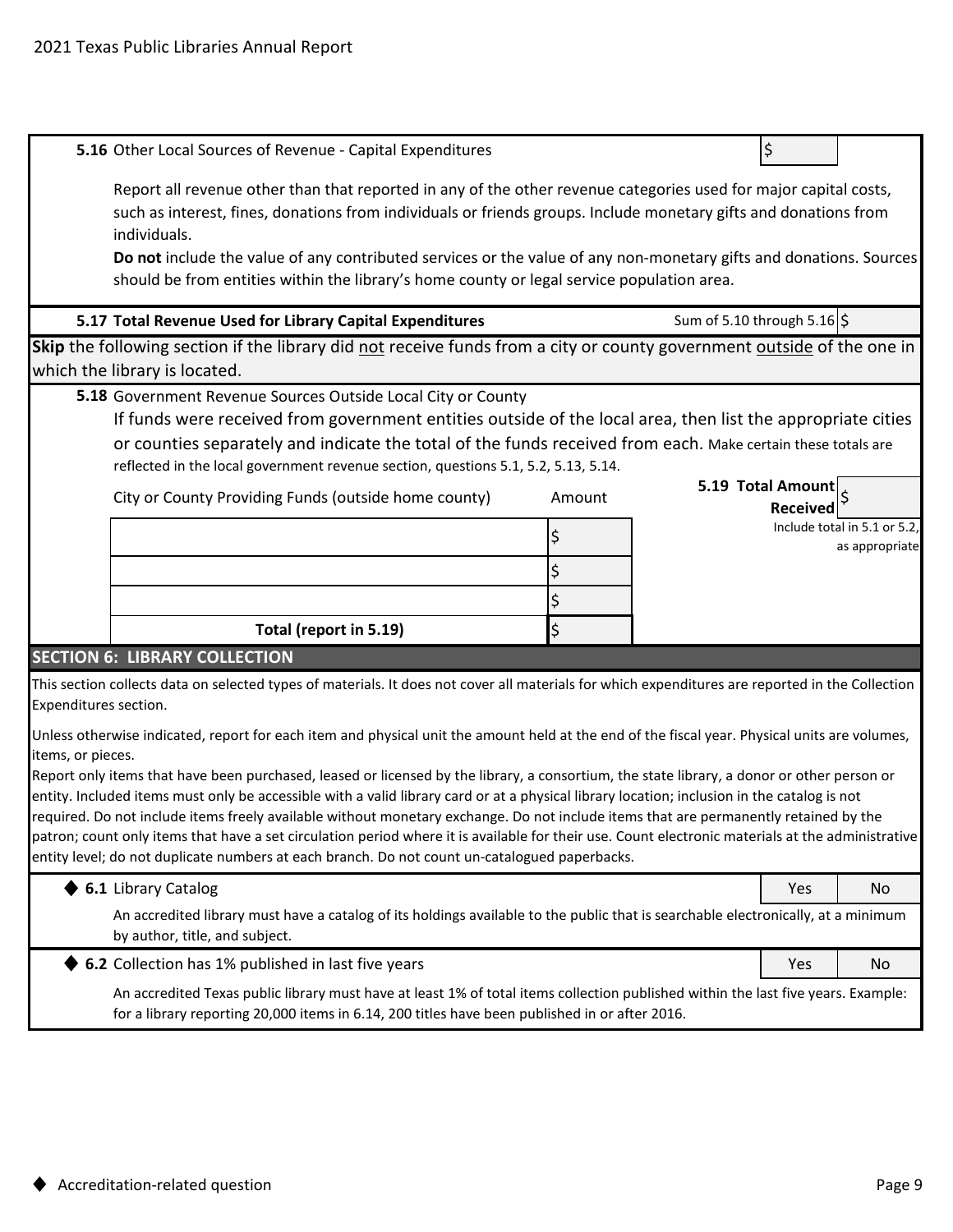## **Physical Material Counts 6.3** Books in Print **6.4** Audio Materials — Physical format **Do not include downloadable electronic audio files. 6.5** Video Materials - Physical Format **Do not include downloadable electronic video files. 6.6** Other Circulating Physical Items **6.7 Total Physical Items in Collection** These are materials circulated in a fixed, physical format on which sounds only are stored recorded and that can be reproduced played back mechanically, electronically, or both. Include records, audiocassettes, audio cartridges, audio discs including audio CDs, audio reels, talking books, and other sound recordings stored in a fixed, physical format. Items packaged together as a unit, such as two audiocassettes for one recorded book, and checked out as a unit are counted as one physical item. Report a single figure that includes the following: all circulating physical items other than print books (6.3) physical audio units (6.4), physical video units (6.5), and serials. These are materials in a fixed, physical format available for use outside the library. These can include a variety of items types, such as wi-fi hotspots, sewing machines, cake pans, tools, etc. Number of or checked out as physical units Books are non-serial printed publications (including music scores or other bound forms of printed music, and maps) that are bound in hard or soft covers, or in loose-leaf format. Include non-serial government documents. Report the number of physical units, including duplicates. Books packaged together as a unit, such as a 2-volume set, and checked out as a unit are counted as one physical unit. Do not include unbound sheet music. Do not count un-cataloged paperbacks. These are materials circulated in a fixed, physical format on which moving pictures are recorded, with or without sound. Electronic playback reproduces pictures, with or without sound, using a television receiver or computer monitor. Video formats may include tape (VHS), DVD, and CD. Items packaged together as a unit, such as two video cassettes or DVDs for one movie and checked out as a unit are counted as one physical item. Number of volumes, items or physical units **All circulating physical items in the collection.** These are materials in a fixed, physical format available for use outside the library. This includes Print Materials (6.3), Audio – physical units (6.4), Video – physical units (6.5), and Other Circulating Physical Items (6.6). Report the number of units, including duplicates. Items packaged together as a unit (such as a set of cookie cutters) and checked out as a unit are counted as one physical unit. Report the number of units, including duplicates. Items packaged together as a unit (such as a set of cookie cutters) and checked out as a unit are counted as one physical unit. Number of volumes, items or physical units Number of items or physical units Number of volumes, items or physical units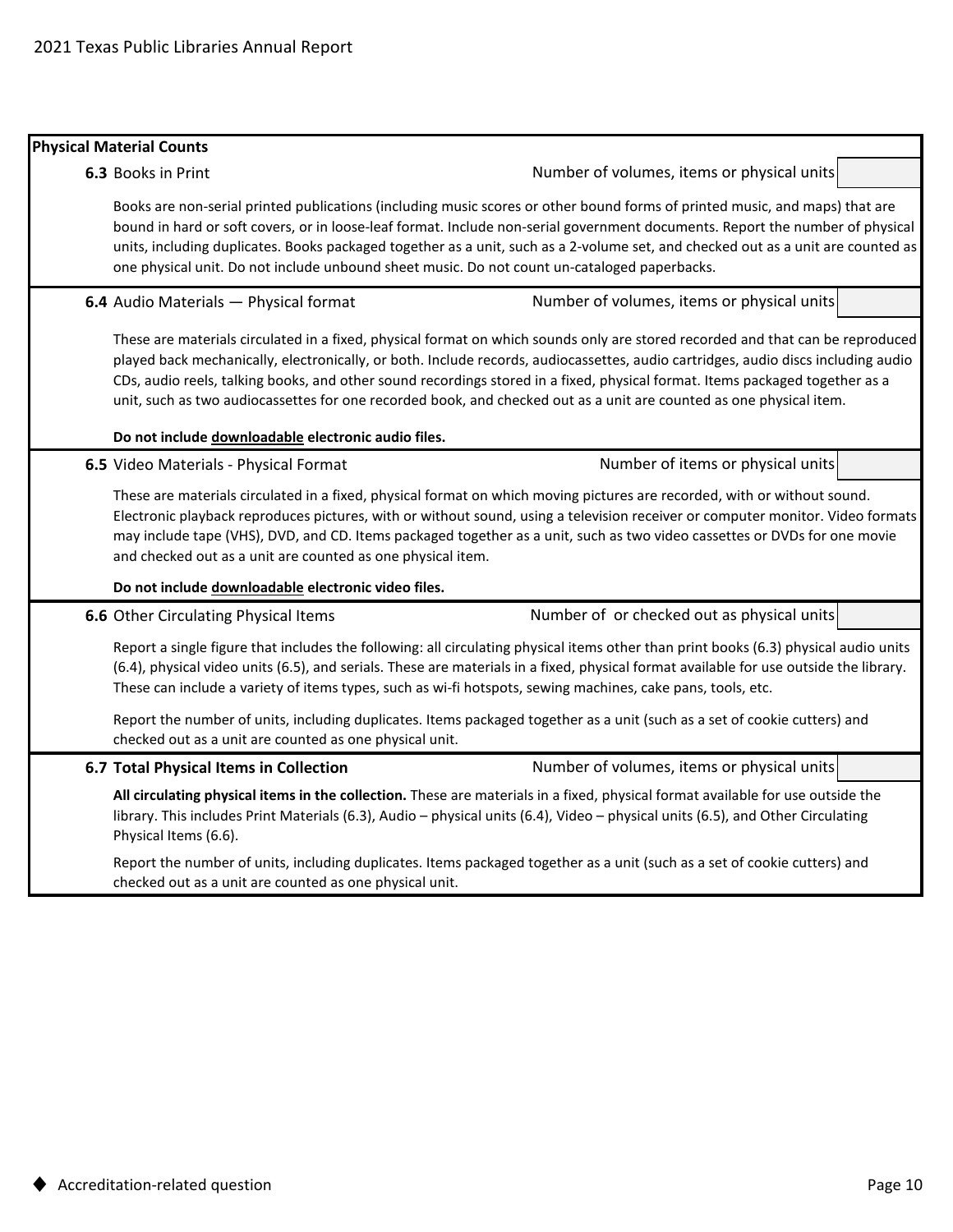#### **Electronic Material Counts**

For purposes of this survey, units are defined as "units of acquisition or purchase". The "unit" is determined by considering whether the item is restricted to a finite number of simultaneous users or an unlimited number of simultaneous users.

• Finite simultaneous use: units of acquisition or purchase is based on the number of simultaneous usages acquired equivalent to purchasing multiple copies of a single title. For example, if a library acquires a title with rights to a single user at a time, then that item is counted as 1 "unit"; if the library acquires rights to a single title for 10 simultaneous users, then that item is counted as 10 "units". For smaller libraries, if volume data are not available, the number of titles may be counted.

• Unlimited simultaneous use: units of acquisition or purchase is based on the number of titles acquired. For example, if a library acquires a collection of 100 books with unlimited simultaneous users, then that collection would be counted as 100 "units".

#### **6.8** Electronic Books (Ebooks)

Report all items to which your patrons have access, whether through the library or a consortium. Do not include TexShare holdings.

E-books are digital documents including those digitized by the library, licensed or not, where searchable text is prevalent, and which can be seen in analogy to a printed book monograph. E-books are loaned to users on portable devices e-book readers or by transmitting the contents to the user's personal computer for a limited time.

Include e-books held locally and remote e-books for which permanent or temporary access rights have been acquired. Report the number of electronic units, including duplicates at the administrative entity level; do not duplicate unit counts for each branch.

E-books packaged together as a unit, such as multiple titles on a single e-book reader, and checked out as a unit are counted as one unit. Report the number of units. Report only items that have been purchased, leased or licensed by the library, a consortium, the state library, a donor or other person or entity. Included items must only be accessible with a valid library card or at a physical library location; inclusion in the catalog is not required. Do not include items freely available without monetary exchange. Do not include items that are permanently retained by the patron; count only items that have a set circulation period where it is available for their use. Count electronic materials at the administrative entity level; do not duplicate numbers at each branch.

#### **Do not include** materials from E-Read Texas/SimplyE.

#### **6.9** Audio Materials — Downloadable Units

These are downloadable electronic files on which sounds only are stored recorded and that can be reproduced (played back) electronically. Audio-Downloadable Units may be loaned to users on portable devices or by transmitting the contents to the user's personal computer for a limited time. Include Audio-downloadable units held locally and remote Audio-downloadable units for which permanent or temporary access rights have been acquired.

Report all items to which your patrons have access, whether through the library or a consortium. Do not include TexShare holdings.

#### **Do not include** materials from E-Read Texas/SimplyE.

#### **6.10** Video Materials — Downloadable Units

These are downloadable electronic files on which moving pictures are recorded, with or without sound. Electronic playback reproduces pictures, with or without sound, using a television receiver, computer monitor or video-enabled mobile device. Video-Downloadable Units may be loaned to users on portable devices or by transmitting the contents to the user's personal computer for a limited time. Include Video-Downloadable Units held locally and remote Video-Downloadable Units for which permanent or temporary access rights have been acquired.

Report all items to which your patrons have access, whether through the library or a consortium.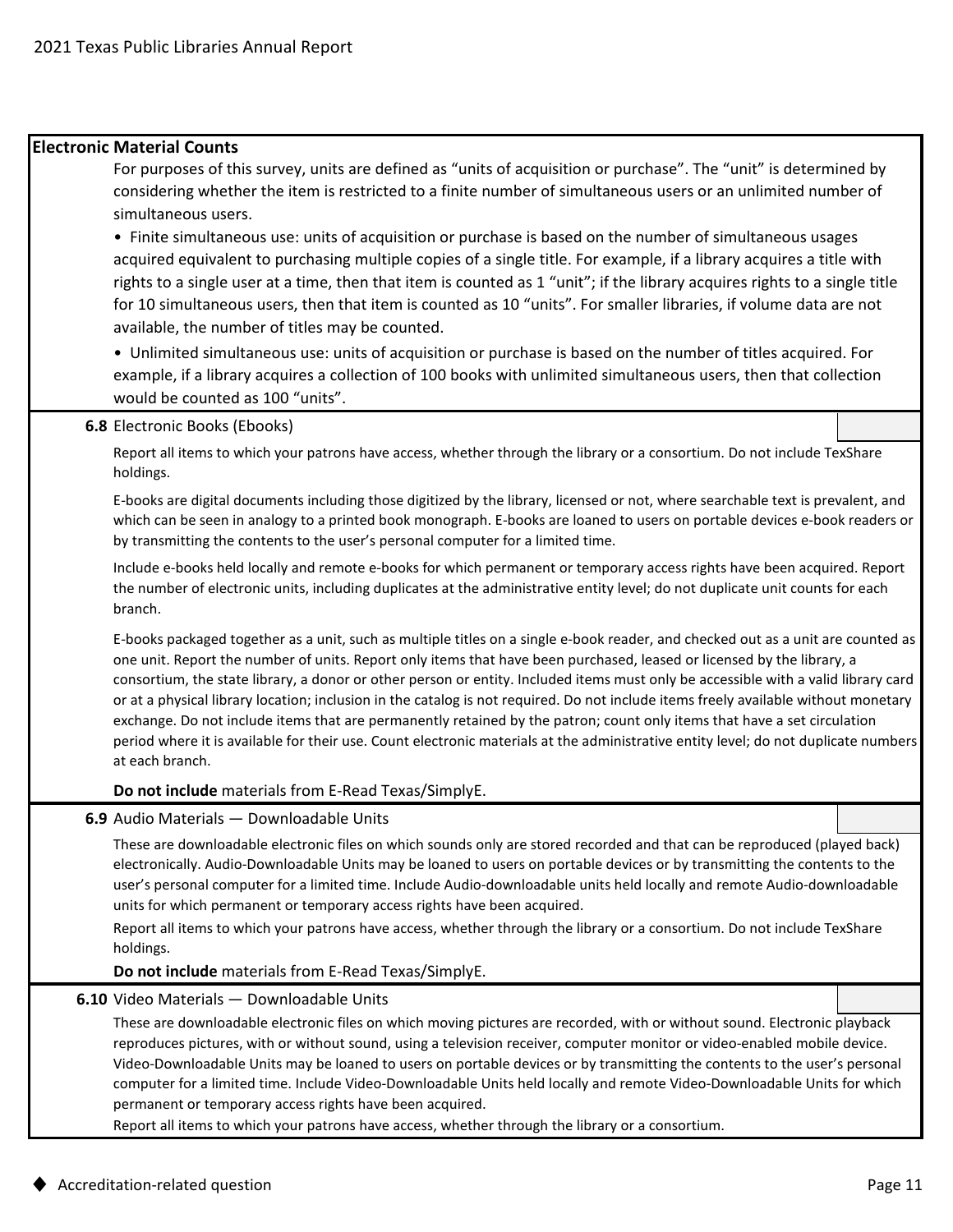#### **Electronic Collections/Databases**

Report the number of electronic collections. An electronic collection is a collection of electronically stored data or unit records (facts, bibliographic data, abstracts, texts, photographs, music, video, etc.) with a common user interface and software for the retrieval of the data. An electronic collection may be organized, curated, and electronically shared by the library, or rights may be provided by a third party vendor. An electronic collection may be funded by the library, or provided through cooperative agreement with other libraries, or through the State Library. Do not include electronic collections that are provided by third parties and freely linked to on the Web.

**Electronic Collections do not have a circulation period** and may be retained by the patron. Remote access to the collection may or may not require authentication. Unit records may or may not be included in the library's catalog; the library may or may not select individual titles. Include electronic collections that are available online or are locally hosted in the library. **Note: The data or records are usually collected with a particular intent and relate to a defined type.**

Report the number of electronic collections/databases acquired through curation, payment or formal agreement, by source of access. Include electronic serial subscriptions in this section.

| <b>6.11 Electronic Collections/Databases</b>                                                                                                                                                                                                             | 6.11a Local License          |                      |  |
|----------------------------------------------------------------------------------------------------------------------------------------------------------------------------------------------------------------------------------------------------------|------------------------------|----------------------|--|
| Report electronic collections/databases made available through purchase by the<br>library or other local consortium as Local; Report databases obtained through<br>cooperative agreements or consortia within state or region as Consortium. Do          | 6.11b Consortium<br>licensel |                      |  |
| not count TexShare databases.<br>Do not count membership in a consortium here.                                                                                                                                                                           | 6.11 Totall                  |                      |  |
| <b>6.12 TexShare - State Licensed Databases</b>                                                                                                                                                                                                          |                              | 68                   |  |
| Libraries that were a TexShare member in 2021, and purchased the databases through the TexShare consortium, should report<br>the number of TexShare databases available to their patrons. For State fiscal year 2021, there were 68 databases available. |                              |                      |  |
| 6.13 Total Electronic Collections/Databases                                                                                                                                                                                                              |                              | Sum of 6.11 and 6.12 |  |

#### **Collection Totals**

#### ◆ 6.14 Number of volumes, items or units Sum of 6.3, 6.4, 6.5, 6.8, 6.9, 6.10, 6.11a

An accredited library must have one item per capita, with a minimum of 7,500 items, or have expended fifteen percent of its operating budget on collection materials.

#### **SECTION 7: LOCAL LIBRARY SERVICES**

Please do not leave any items blank. Enter "0" if the appropriate entry for an item is zero or "none" and enter "N/A" in the Notes field if an item does not apply to your library. If an exact figure is not available for a particular item, but it is known that the amount is greater than zero, enter an estimate of the amount, and add an explanation in the Notes field. If you need to estimate, please use a standard methodology for doing so. If you have questions, please contact LDN staff at accreditation@tsl.texas.gov.

| $\bullet$ 7.0 Long-Range Plan                                                                                                    | Yes | No |
|----------------------------------------------------------------------------------------------------------------------------------|-----|----|
| Report whether or not the library is operating with a long-range plan in place. The library's governing board shall approve this |     |    |
| plan. An accredited library must have a long-range plan that has been reviewed and updated at least every five years and         |     |    |
| include a collection development element and a technology element.                                                               |     |    |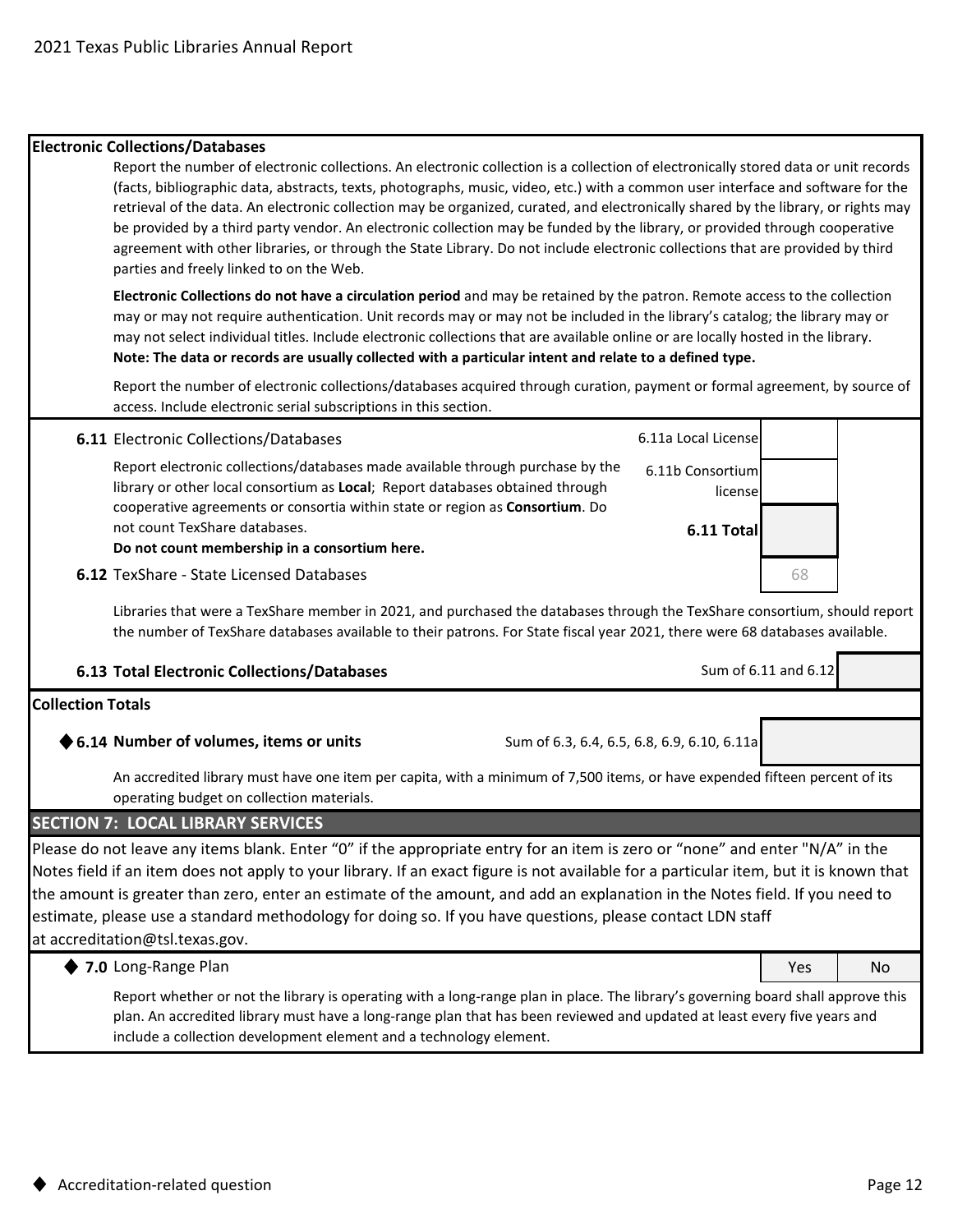| <b>Service Measures</b>                                                                                                                                                                                                                                                                                                                                                                                                                                                                                                                                      |                |       |          |  |  |                                                                                                                                                                                                                                                                                                                                             |  |  |  |
|--------------------------------------------------------------------------------------------------------------------------------------------------------------------------------------------------------------------------------------------------------------------------------------------------------------------------------------------------------------------------------------------------------------------------------------------------------------------------------------------------------------------------------------------------------------|----------------|-------|----------|--|--|---------------------------------------------------------------------------------------------------------------------------------------------------------------------------------------------------------------------------------------------------------------------------------------------------------------------------------------------|--|--|--|
| 7.1 Number of Reference Transactions                                                                                                                                                                                                                                                                                                                                                                                                                                                                                                                         |                |       |          |  |  |                                                                                                                                                                                                                                                                                                                                             |  |  |  |
| Reference transactions do not include formal instruction or exchanges that provide assistance with locations,<br>schedules, equipment, supplies, or policy statements. Please note the following:<br>• A reference transaction includes information and referral service, unscheduled individual instruction, and assistance in using<br>information sources (including websites and computer-assisted instruction).<br>• Count Readers Advisory questions as reference transactions.                                                                        |                |       |          |  |  |                                                                                                                                                                                                                                                                                                                                             |  |  |  |
|                                                                                                                                                                                                                                                                                                                                                                                                                                                                                                                                                              |                |       |          |  |  | • Information sources include (a) printed and nonprinted material; (b) machine-readable databases (including computer-<br>assisted instruction); (c) the library's own catalogs and other holdings records; (d) other libraries and institutions through<br>communication or referral; and (e) persons both inside and outside the library. |  |  |  |
|                                                                                                                                                                                                                                                                                                                                                                                                                                                                                                                                                              |                |       |          |  |  | • When a staff member uses information gained from previous use of information sources to answer a question, the<br>transaction is reported as a reference transaction even if the source is not consulted again.                                                                                                                           |  |  |  |
|                                                                                                                                                                                                                                                                                                                                                                                                                                                                                                                                                              |                |       |          |  |  | • If a contact includes both reference and directional services, it should be reported as one reference transaction.                                                                                                                                                                                                                        |  |  |  |
| • Duration should not be an element in determining whether a transaction is a reference transaction.                                                                                                                                                                                                                                                                                                                                                                                                                                                         |                |       |          |  |  |                                                                                                                                                                                                                                                                                                                                             |  |  |  |
| • Do not include transactions that include only a directional service, such as instruction for locating staff, library users, or<br>physical features within the library. Examples of directional transactions include, "Where is the reference librarian? Where is<br>Susan Smith? Where is the rest room? Where are the 600s? Can you help me make a photocopy?"                                                                                                                                                                                           |                |       |          |  |  |                                                                                                                                                                                                                                                                                                                                             |  |  |  |
| Regarding the number of reference transactions, is this an annual count<br>7.1a<br>or an annual estimate?                                                                                                                                                                                                                                                                                                                                                                                                                                                    | Not<br>Tracked | Count | Estimate |  |  |                                                                                                                                                                                                                                                                                                                                             |  |  |  |
| If an annual count of reference transactions is unavailable, count reference transactions during a typical week or weeks, and<br>multiply the count to represent an annual estimate.                                                                                                                                                                                                                                                                                                                                                                         |                |       |          |  |  |                                                                                                                                                                                                                                                                                                                                             |  |  |  |
| A "typical week" is a time that is neither unusually busy nor unusually slow. Avoid holiday times, vacation periods for key staff,<br>or days when unusual events are taking place in the community or in the library. Choose a week in which the library is open its<br>regular hours.                                                                                                                                                                                                                                                                      |                |       |          |  |  |                                                                                                                                                                                                                                                                                                                                             |  |  |  |
| Example: If there are four weeks sampled, multiply the totals for those four weeks by 13 to get an estimate for the full year. If<br>the sample is done twice a year (one week at each time, two weeks total) multiply the count by 26 to get the estimated annual<br>count.                                                                                                                                                                                                                                                                                 |                |       |          |  |  |                                                                                                                                                                                                                                                                                                                                             |  |  |  |
| Frequently referred to as the gate count, this is the number of persons<br>7.2 Number of Library Visits<br>entering the library facility for any purpose during the year.                                                                                                                                                                                                                                                                                                                                                                                    |                |       |          |  |  |                                                                                                                                                                                                                                                                                                                                             |  |  |  |
| Regarding the number of library visits, is this an annual count or an annual<br>7.2a<br>estimate?                                                                                                                                                                                                                                                                                                                                                                                                                                                            | Not<br>Tracked | Count | Estimate |  |  |                                                                                                                                                                                                                                                                                                                                             |  |  |  |
| If an actual count of visits is unavailable, determine an annual estimate by counting visits during a typical week, multiplying the<br>count by 52. A "typical week" is a time that is neither unusually busy nor unusually slow. Avoid holiday times, vacation periods<br>for key staff, or days when unusual events are taking place in the community or the library. Choose a week in which the library<br>is open its regular hours. Include seven consecutive calendar days, from Sunday through Saturday (or whenever the library is<br>usually open). |                |       |          |  |  |                                                                                                                                                                                                                                                                                                                                             |  |  |  |
| Example: If there are four weeks sampled, multiply the totals for those four weeks by 13 to get an estimate for the full year. If<br>the sample is done twice a year (one week at each time, two weeks total) multiply the count by 26 to get the estimated annual<br>count.                                                                                                                                                                                                                                                                                 |                |       |          |  |  |                                                                                                                                                                                                                                                                                                                                             |  |  |  |
| 7.3 Registered Users                                                                                                                                                                                                                                                                                                                                                                                                                                                                                                                                         |                |       |          |  |  |                                                                                                                                                                                                                                                                                                                                             |  |  |  |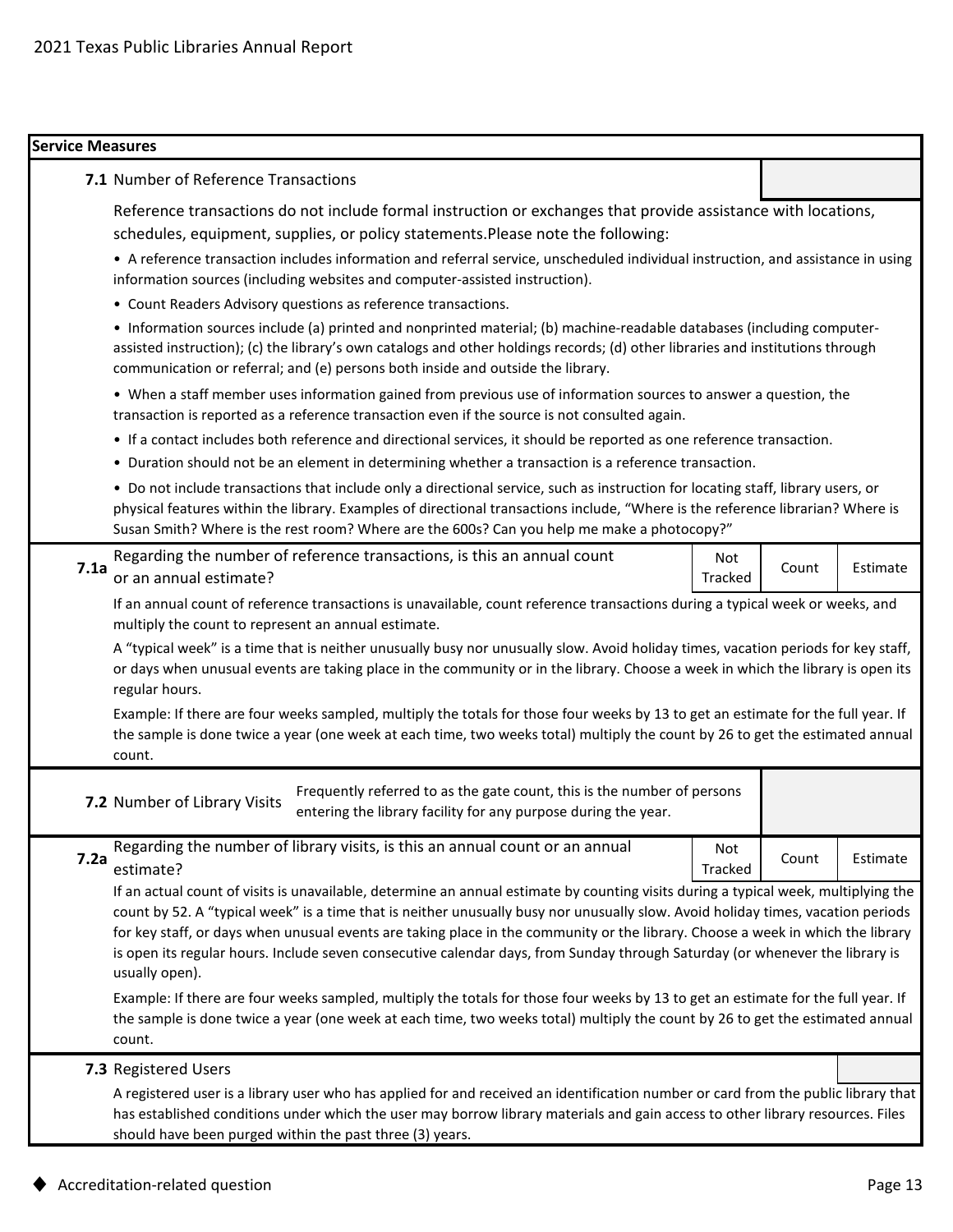| 7.4 Circulation of Children's Materials - Physical formats                                                                                                                                                                                                                                                                                                                                                                                                                                                                                                                                                                                                                                                                         |
|------------------------------------------------------------------------------------------------------------------------------------------------------------------------------------------------------------------------------------------------------------------------------------------------------------------------------------------------------------------------------------------------------------------------------------------------------------------------------------------------------------------------------------------------------------------------------------------------------------------------------------------------------------------------------------------------------------------------------------|
| Report the total annual circulation, including renewals, of all library materials in physical formats marked as children's, whether<br>borrowed by a juvenile, young adult, or adult. This is the act of lending for use outside the library. This includes charging out<br>checking out and renewals, each of which is reported as a circulation transaction. This includes books, physical audiobooks,<br>physical videos (VHS or DVD), and other physical materials.                                                                                                                                                                                                                                                            |
| The National Center for Education Statistics NCES: Children and Young Adults Defined [Services and Resources for Children and<br>Young Adults in Public Libraries, August 1995, NCES 95357] defines children as persons age 11 and under.                                                                                                                                                                                                                                                                                                                                                                                                                                                                                          |
| Interlibrary loan transactions included are only items borrowed for users. Do not include items checked out to another library.<br>Do not include digital formats.                                                                                                                                                                                                                                                                                                                                                                                                                                                                                                                                                                 |
| 7.5 Circulation of Children's Materials - Digital Formats<br><b>Downloadable Materials</b>                                                                                                                                                                                                                                                                                                                                                                                                                                                                                                                                                                                                                                         |
| Report the total annual circulation/downloads including renewals of all downloadable electronic materials, marked as<br>children's, whether borrowed by a juvenile, young adult, or adult, including renewals. Electronic Materials are materials that<br>are distributed digitally and can be accessed via a computer, the Internet, or a portable device such as an e-book reader. Types<br>of electronic materials include e-books and downloadable electronic video and audio files. Electronic materials packaged<br>together as a unit and checked out as a unit are counted as one unit. Include circulation only for items that require a user<br>authentication, and have a limited period of use.                        |
| 7.6 Circulation Other than Children's - Physical formats                                                                                                                                                                                                                                                                                                                                                                                                                                                                                                                                                                                                                                                                           |
| Report the total annual circulation, including renewals, of all library materials in physical formats, excluding those marked as<br>children's, whether borrowed by a juvenile, young adult, or adult. This is the act of lending for use outside the library. This<br>includes charging out checking out and renewals, each of which is reported as a circulation transaction. This includes books,                                                                                                                                                                                                                                                                                                                               |
| physical audiobooks, physical videos (VHS or DVD), and other physical materials. Interlibrary loan transactions included are<br>only items borrowed for users. Do not include items checked out to another library.                                                                                                                                                                                                                                                                                                                                                                                                                                                                                                                |
| Do not include digital formats. Include Non-Traditional Physical Items in question 7.9.                                                                                                                                                                                                                                                                                                                                                                                                                                                                                                                                                                                                                                            |
| Downloadable Materials<br>7.7 Circulation Other than Children's - Digital Formats<br>Report the total annual circulation/downloads including renewals of all downloadable electronic materials, excluding those<br>marked as children's. Electronic Materials are materials that are distributed digitally and can be accessed via a computer, the<br>Internet, or a portable device such as an e-book reader. Types of electronic materials include e-books and downloadable<br>electronic video and audio files. Electronic Materials packaged together as a unit and checked out as a unit are counted as one<br>unit. Include circulation only for items that require a user authentication, and have a limited period of use. |
| Do not include Children's Digital Circulation, reported in question 7.3; Do not include materials from E-Read Texas/SimplyE.                                                                                                                                                                                                                                                                                                                                                                                                                                                                                                                                                                                                       |
| Sum of 7.4, 7.5, 7.6, 7.7<br><b>7.8 Total Circulation</b>                                                                                                                                                                                                                                                                                                                                                                                                                                                                                                                                                                                                                                                                          |
| 7.9 Circulation of Other Physical Items                                                                                                                                                                                                                                                                                                                                                                                                                                                                                                                                                                                                                                                                                            |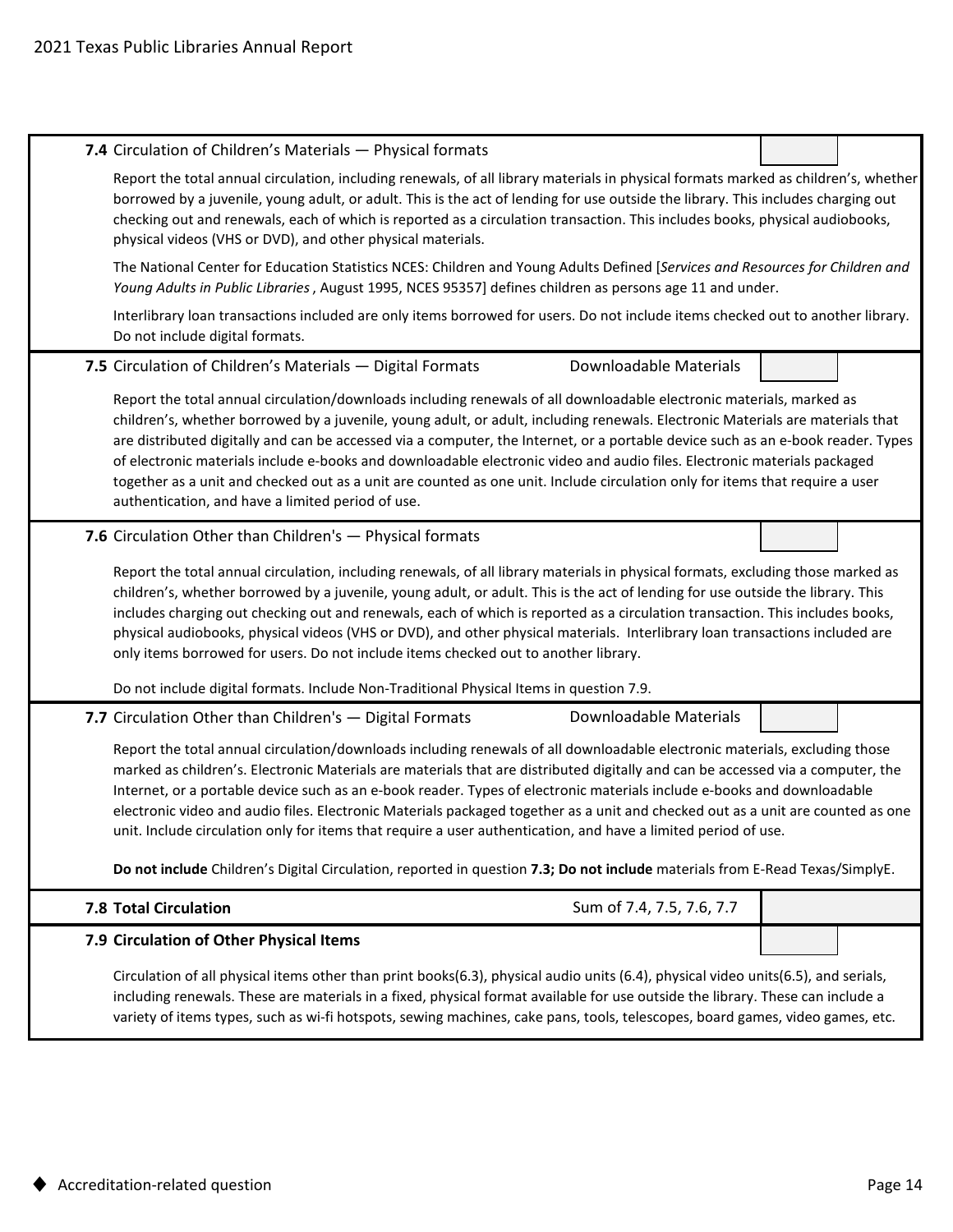#### **7.10 Successful Retrieval of Electronic Information**

Report the number of full-content units or descriptive records examined, downloaded, or otherwise supplied to user, from online library resources that require user authentication but do not have a circulation period.

**Do not include the usage from TexShare databases.** Report usage from locally-licensed electronic collections, or collections/databases acquired through local or regional consortial agreements.

Examining documents is defined as having the full text of a digital document or electronic resource downloaded or fully displayed. Some electronic services do not require downloading as simply viewing documents is normally sufficient for user needs. Include use both inside and outside the library. Do not include use of the website or online catalog (OPAC).

## **Programs and Program Attendance**

**Changes for reporting year 2021**: Library programs are referred to as live (synchronous) program sessions or recorded (asynchronous) program presentations. Multiple format options, as well as expanded age ranges are being tracked. Report in-person on-site programs and in-person off-site programs separately, as well as live, virtual programs and recorded (asynchronous) programs. See below for definitions of what constitutes a program.

Each program session should only be counted in one age category based on its primary target audience. If there is no age group highlighted, then report the session(s) under "General Interest" (7.21 - 7.22).

Each program session should only be counted once, regardless of the number of formats in which it is presened. For example, a program session that has both in-person and virtual attendance options should be counted as a single program session.

If programs are offered as a series, count each program session in the seres as one event. For example, a film series offered once a week for eight weeks should be counted as eight program sessions.

Count recordings ( asynchronous) program presentations at the administrative entity level; do not duplicate numbers at each branch. Include recordings of synchronous program sessions that were available for viewing after the session ended.

For program presentations that are recordings of live (synchronous) virtual program sessions, exclude live (synchronous) attendance; these should be reported under the appropriate age and format within the live (synchronous) program counts.

## **Live and Virtual Events: Synchronous Programming**

**Early Childhood Synchronous (Live) Programming targeting ages birth to 5 years**

A program session targeted at children ages 0-5 is any planned event for which the primary audience is infants, toddlers, or preschool-age children. Examples of these types of program sessions include, but are not limited to, story hours, every child ready to read programs, musical or sing-along events, and puppet shows. Include program sessions aimed at children ages 0-5 even if adult caregivers also attend. Each program session should only be counted in one age category based on its primary target audience.

Count all children's programs, whether held on- or off-site, that are sponsored or co-sponsored by the library. Do not include children's programs sponsored by other groups that use library facilities. If children's programs are offered as a series, count each program in the series. For example, a story hour offered once a week, 48 weeks a year, should be counted as 48 programs. Exclude library activities for children delivered on a one-to-one basis, rather than to a group.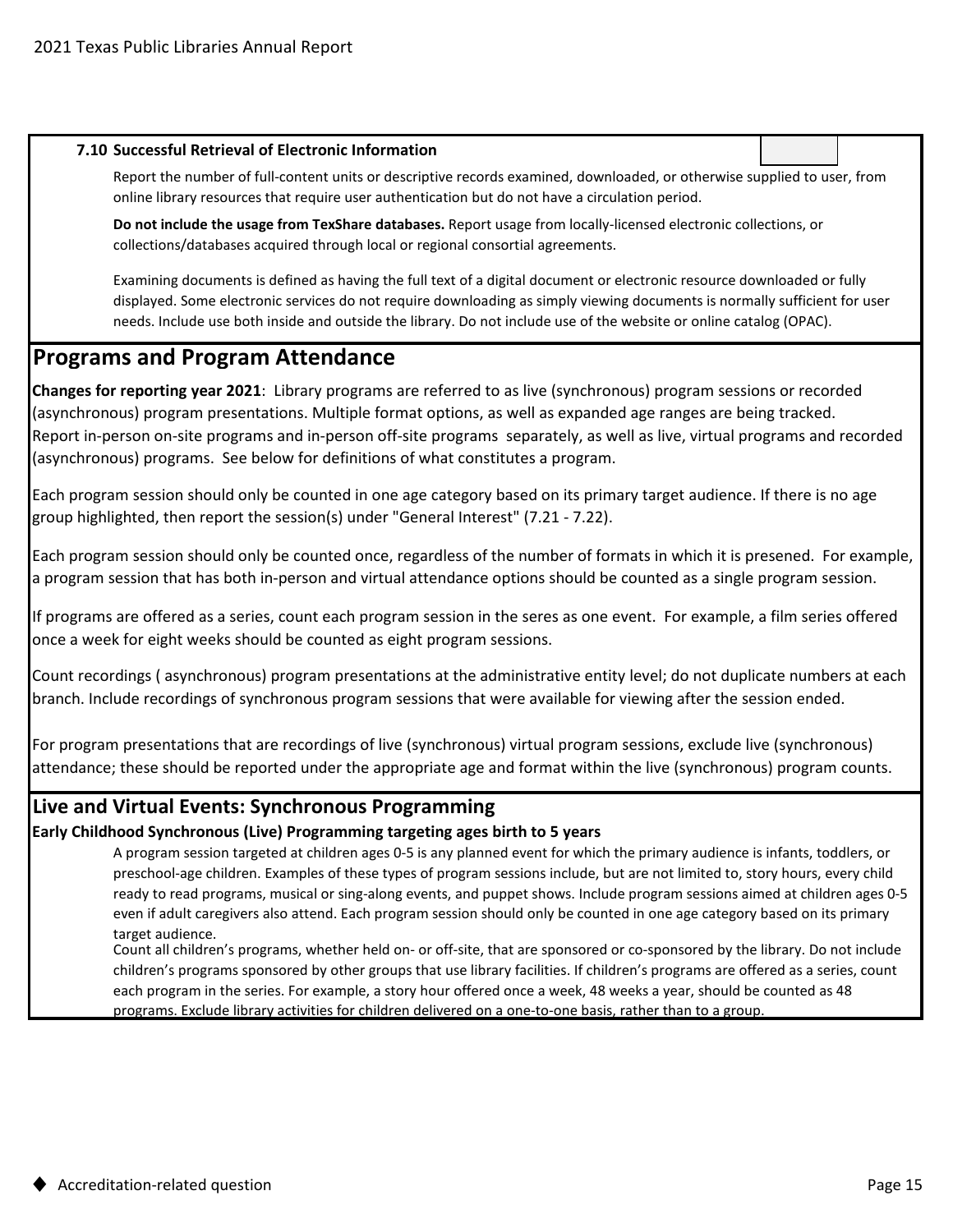|  | Early Childhood                                                                                                                                                                                                                                                                                                                                                                                               | a. In-Person On-Site<br>Sessions | b. In-Person Off-Site<br>Sessions                                                                                                                                                                                                                         | c. Live Virtual<br>Sessions | Totals |  |  |  |  |
|--|---------------------------------------------------------------------------------------------------------------------------------------------------------------------------------------------------------------------------------------------------------------------------------------------------------------------------------------------------------------------------------------------------------------|----------------------------------|-----------------------------------------------------------------------------------------------------------------------------------------------------------------------------------------------------------------------------------------------------------|-----------------------------|--------|--|--|--|--|
|  | 7.11 Number of sessions                                                                                                                                                                                                                                                                                                                                                                                       |                                  |                                                                                                                                                                                                                                                           |                             |        |  |  |  |  |
|  | 7.12 Total of all attendees                                                                                                                                                                                                                                                                                                                                                                                   |                                  |                                                                                                                                                                                                                                                           |                             |        |  |  |  |  |
|  | Student-Age Synchronous (Live) Programming targeting 6 to 11 years                                                                                                                                                                                                                                                                                                                                            |                                  |                                                                                                                                                                                                                                                           |                             |        |  |  |  |  |
|  |                                                                                                                                                                                                                                                                                                                                                                                                               |                                  | The National Center for Education Statistics NCES: Children and Young Adults Defined [Services and Resources for Children and                                                                                                                             |                             |        |  |  |  |  |
|  | Young Adults in Public Libraries, August 1995, NCES 95357] defines children as persons age 11 and under.                                                                                                                                                                                                                                                                                                      |                                  |                                                                                                                                                                                                                                                           |                             |        |  |  |  |  |
|  | A program session targeted at children ages 6-11 is any planned event for which the primary audience is elementary-school-age                                                                                                                                                                                                                                                                                 |                                  |                                                                                                                                                                                                                                                           |                             |        |  |  |  |  |
|  |                                                                                                                                                                                                                                                                                                                                                                                                               |                                  | children. Examples of these types of program sessions include, but are not limited to, story hours, science events, crafting                                                                                                                              |                             |        |  |  |  |  |
|  |                                                                                                                                                                                                                                                                                                                                                                                                               |                                  | classes, and summer reading events. Include program sessions aimed at children ages 6-11 even if adult caregivers also attend<br>with the children. Each program session should only be counted in one age category based on its primary target audience. |                             |        |  |  |  |  |
|  |                                                                                                                                                                                                                                                                                                                                                                                                               |                                  | Count all children's programs, whether held on- or off-site, that are sponsored or co-sponsored by the library. Do not include                                                                                                                            |                             |        |  |  |  |  |
|  |                                                                                                                                                                                                                                                                                                                                                                                                               |                                  | children's programs sponsored by other groups that use library facilities. If children's programs are offered as a series, count                                                                                                                          |                             |        |  |  |  |  |
|  |                                                                                                                                                                                                                                                                                                                                                                                                               |                                  | each program in the series. For example, a story hour offered once a week, 48 weeks a year, should be counted as 48                                                                                                                                       |                             |        |  |  |  |  |
|  |                                                                                                                                                                                                                                                                                                                                                                                                               |                                  | programs. Exclude library activities for children delivered on a one-to-one basis, rather than to a group, such as one-to-one                                                                                                                             |                             |        |  |  |  |  |
|  |                                                                                                                                                                                                                                                                                                                                                                                                               | a. In-Person On-Site             | literacy tutoring, services to homebound, homework assistance, and mentoring activities.<br>b. In-Person Off-Site                                                                                                                                         | c. Live Virtual             |        |  |  |  |  |
|  | Student-Age                                                                                                                                                                                                                                                                                                                                                                                                   | Sessions                         | Sessions<br>Sessions                                                                                                                                                                                                                                      |                             | Totals |  |  |  |  |
|  | 7.13 Number of sessions                                                                                                                                                                                                                                                                                                                                                                                       |                                  |                                                                                                                                                                                                                                                           |                             |        |  |  |  |  |
|  | 7.14 Total of all attendees                                                                                                                                                                                                                                                                                                                                                                                   |                                  |                                                                                                                                                                                                                                                           |                             |        |  |  |  |  |
|  | Young Adult Synchronous (Live) Programming targeting ages 12 to 18 years                                                                                                                                                                                                                                                                                                                                      |                                  |                                                                                                                                                                                                                                                           |                             |        |  |  |  |  |
|  |                                                                                                                                                                                                                                                                                                                                                                                                               |                                  | The Young Adult Services Association (YALSA) defines young adults as ages 12 through 18.                                                                                                                                                                  |                             |        |  |  |  |  |
|  |                                                                                                                                                                                                                                                                                                                                                                                                               |                                  | A young adult program session is any planned event for which the primary audience is young adults ages 12 to 18 years.<br>Examples of these types of program sessions include, but are not limited to, book clubs, college prep programs, teen tech or    |                             |        |  |  |  |  |
|  |                                                                                                                                                                                                                                                                                                                                                                                                               |                                  | gaming clubs, and summer reading events. Each program session should only be counted in one age category based on its                                                                                                                                     |                             |        |  |  |  |  |
|  | primary target audience.                                                                                                                                                                                                                                                                                                                                                                                      |                                  |                                                                                                                                                                                                                                                           |                             |        |  |  |  |  |
|  |                                                                                                                                                                                                                                                                                                                                                                                                               |                                  | Report all young adult programs, whether held on- or off-site, that are sponsored or co-sponsored by the library. Do not                                                                                                                                  |                             |        |  |  |  |  |
|  |                                                                                                                                                                                                                                                                                                                                                                                                               |                                  | include young adult programs sponsored by other groups that use the library facilities.                                                                                                                                                                   |                             |        |  |  |  |  |
|  | If young adult programs are offered as a series, count each program in the series. Example: a book club offered every two<br>weeks, 24 weeks a year, should be counted as 24 programs.<br>Exclude library activities for young adults delivered on a one-to-one basis, rather than to a group, such as one-to-one literacy<br>tutoring, services to homebound, homework assistance, and mentoring activities. |                                  |                                                                                                                                                                                                                                                           |                             |        |  |  |  |  |
|  |                                                                                                                                                                                                                                                                                                                                                                                                               |                                  |                                                                                                                                                                                                                                                           |                             |        |  |  |  |  |
|  | Young Adult                                                                                                                                                                                                                                                                                                                                                                                                   | a. In-Person On-Site<br>Sessions | b. In-Person Off-Site<br><b>Sessions</b>                                                                                                                                                                                                                  | c. Live Virtual<br>Sessions | Totals |  |  |  |  |
|  | 7.15 Number of sessions                                                                                                                                                                                                                                                                                                                                                                                       |                                  |                                                                                                                                                                                                                                                           |                             |        |  |  |  |  |
|  | 7.16 Total of all attendees                                                                                                                                                                                                                                                                                                                                                                                   |                                  |                                                                                                                                                                                                                                                           |                             |        |  |  |  |  |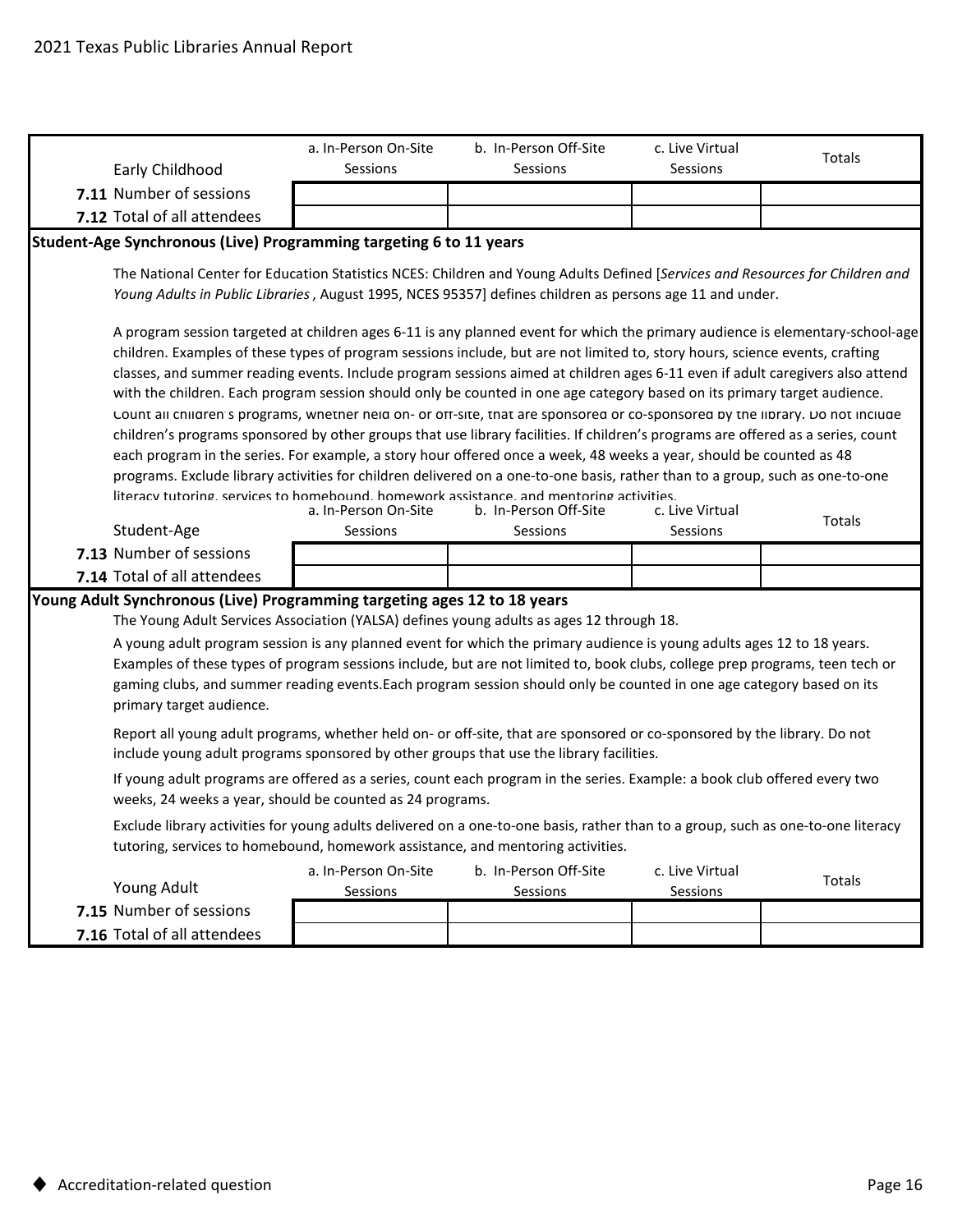| Adult Synchronous (Live) Programming targeting ages 19+ years                                                                                                                                                                                                                                                                                                                                                                                                                                                                                                                                                                                                                                                                                                                                                                                                                                                                                                                                                                                                                                                                                                                                                                                                                                                                                                                                                                                                                                    |                                                                                                                                                                                                                                                                                                                                                                                                                                                                                                                                                                                                                                     |          |          |        |  |  |  |  |  |
|--------------------------------------------------------------------------------------------------------------------------------------------------------------------------------------------------------------------------------------------------------------------------------------------------------------------------------------------------------------------------------------------------------------------------------------------------------------------------------------------------------------------------------------------------------------------------------------------------------------------------------------------------------------------------------------------------------------------------------------------------------------------------------------------------------------------------------------------------------------------------------------------------------------------------------------------------------------------------------------------------------------------------------------------------------------------------------------------------------------------------------------------------------------------------------------------------------------------------------------------------------------------------------------------------------------------------------------------------------------------------------------------------------------------------------------------------------------------------------------------------|-------------------------------------------------------------------------------------------------------------------------------------------------------------------------------------------------------------------------------------------------------------------------------------------------------------------------------------------------------------------------------------------------------------------------------------------------------------------------------------------------------------------------------------------------------------------------------------------------------------------------------------|----------|----------|--------|--|--|--|--|--|
| An adult program session is any planned event for which the primary audience is adults age 19 or older. Examples of these<br>types of program sessions include, but are not limited to, book discussions, citizenship classes, and lectures. Each program<br>session should only be counted in one age category based on its primary target audience.                                                                                                                                                                                                                                                                                                                                                                                                                                                                                                                                                                                                                                                                                                                                                                                                                                                                                                                                                                                                                                                                                                                                            |                                                                                                                                                                                                                                                                                                                                                                                                                                                                                                                                                                                                                                     |          |          |        |  |  |  |  |  |
|                                                                                                                                                                                                                                                                                                                                                                                                                                                                                                                                                                                                                                                                                                                                                                                                                                                                                                                                                                                                                                                                                                                                                                                                                                                                                                                                                                                                                                                                                                  | Report all adult programs, whether held on- or off-site that are sponsored or co-sponsored by the library. Do not include adult<br>programs sponsored by other groups that use the library facilities. If adult programs are offered as a series, count each<br>program in the series. Example: a computer skills class offered once a week for 10 weeks should be counted as 10 programs.<br>Exclude library activities for adults delivered on a one-to-one basis, rather than to a group, such as one-to-one resume<br>assistance and services to homebound.<br>a. In-Person On-Site<br>b. In-Person Off-Site<br>c. Live Virtual |          |          |        |  |  |  |  |  |
| Adult                                                                                                                                                                                                                                                                                                                                                                                                                                                                                                                                                                                                                                                                                                                                                                                                                                                                                                                                                                                                                                                                                                                                                                                                                                                                                                                                                                                                                                                                                            | Sessions                                                                                                                                                                                                                                                                                                                                                                                                                                                                                                                                                                                                                            | Sessions | Sessions | Totals |  |  |  |  |  |
| 7.17 Number of sessions                                                                                                                                                                                                                                                                                                                                                                                                                                                                                                                                                                                                                                                                                                                                                                                                                                                                                                                                                                                                                                                                                                                                                                                                                                                                                                                                                                                                                                                                          |                                                                                                                                                                                                                                                                                                                                                                                                                                                                                                                                                                                                                                     |          |          |        |  |  |  |  |  |
| 7.18 Total of all attendees                                                                                                                                                                                                                                                                                                                                                                                                                                                                                                                                                                                                                                                                                                                                                                                                                                                                                                                                                                                                                                                                                                                                                                                                                                                                                                                                                                                                                                                                      |                                                                                                                                                                                                                                                                                                                                                                                                                                                                                                                                                                                                                                     |          |          |        |  |  |  |  |  |
| Programs of General Interest (no targeted age group)                                                                                                                                                                                                                                                                                                                                                                                                                                                                                                                                                                                                                                                                                                                                                                                                                                                                                                                                                                                                                                                                                                                                                                                                                                                                                                                                                                                                                                             |                                                                                                                                                                                                                                                                                                                                                                                                                                                                                                                                                                                                                                     |          |          |        |  |  |  |  |  |
| all-age, all-library, family, and intergenerational program sessions. Examples of these types of program sessions include, but are<br>not limited to, family game nights, holiday events, storytelling programs, or chess clubs. Include all programs here that do not<br>fit into the other age category elements. Each program session should only be counted in one age category based on its<br>primary target audience; do not include program sessions here that have already been counted in earlier age category<br>elements. Avoid including program sessions that are targeted at more than one non-adult age category (and are not targeted at<br>adults); these should be counted in the child or young adult age category that best represents the target audience.<br>Report all adult programs, whether held on- or off-site that are sponsored or co-sponsored by the library. Do not include adult<br>programs sponsored by other groups that use the library facilities. If adult programs are offered as a series, count each<br>program in the series. Example: a computer skills class offered once a week for 10 weeks should be counted as 10 programs.<br>Exclude library activities for adults delivered on a one-to-one basis, rather than to a group, such as one-to-one resume<br>assistance and services to homebound.<br>a. In-Person On-Site<br>b. In-Person Off-Site<br>c. Live Virtual<br>Totals<br><b>General Interest</b><br>Sessions<br>Sessions<br>Sessions |                                                                                                                                                                                                                                                                                                                                                                                                                                                                                                                                                                                                                                     |          |          |        |  |  |  |  |  |
| 7.19 Number of sessions                                                                                                                                                                                                                                                                                                                                                                                                                                                                                                                                                                                                                                                                                                                                                                                                                                                                                                                                                                                                                                                                                                                                                                                                                                                                                                                                                                                                                                                                          |                                                                                                                                                                                                                                                                                                                                                                                                                                                                                                                                                                                                                                     |          |          |        |  |  |  |  |  |
| 7.20 Total of all attendees                                                                                                                                                                                                                                                                                                                                                                                                                                                                                                                                                                                                                                                                                                                                                                                                                                                                                                                                                                                                                                                                                                                                                                                                                                                                                                                                                                                                                                                                      |                                                                                                                                                                                                                                                                                                                                                                                                                                                                                                                                                                                                                                     |          |          |        |  |  |  |  |  |
| Live and/or Virtual (Synchronous) Program Totals<br>This is a total count of the programs and audience at all live or virtual program sessions during the reporting period.<br>a. In-Person On-Site<br>b. In-Person Off-Site<br><b>Total Synchronous</b><br>c. Live Virtual<br>Sessions<br>Sessions<br>Sessions<br><b>Programs</b><br><b>Synchronous Programs</b>                                                                                                                                                                                                                                                                                                                                                                                                                                                                                                                                                                                                                                                                                                                                                                                                                                                                                                                                                                                                                                                                                                                                |                                                                                                                                                                                                                                                                                                                                                                                                                                                                                                                                                                                                                                     |          |          |        |  |  |  |  |  |
| 7.21 Number of sessions                                                                                                                                                                                                                                                                                                                                                                                                                                                                                                                                                                                                                                                                                                                                                                                                                                                                                                                                                                                                                                                                                                                                                                                                                                                                                                                                                                                                                                                                          |                                                                                                                                                                                                                                                                                                                                                                                                                                                                                                                                                                                                                                     |          |          |        |  |  |  |  |  |
| 7.22 Total of all attendees                                                                                                                                                                                                                                                                                                                                                                                                                                                                                                                                                                                                                                                                                                                                                                                                                                                                                                                                                                                                                                                                                                                                                                                                                                                                                                                                                                                                                                                                      |                                                                                                                                                                                                                                                                                                                                                                                                                                                                                                                                                                                                                                     |          |          |        |  |  |  |  |  |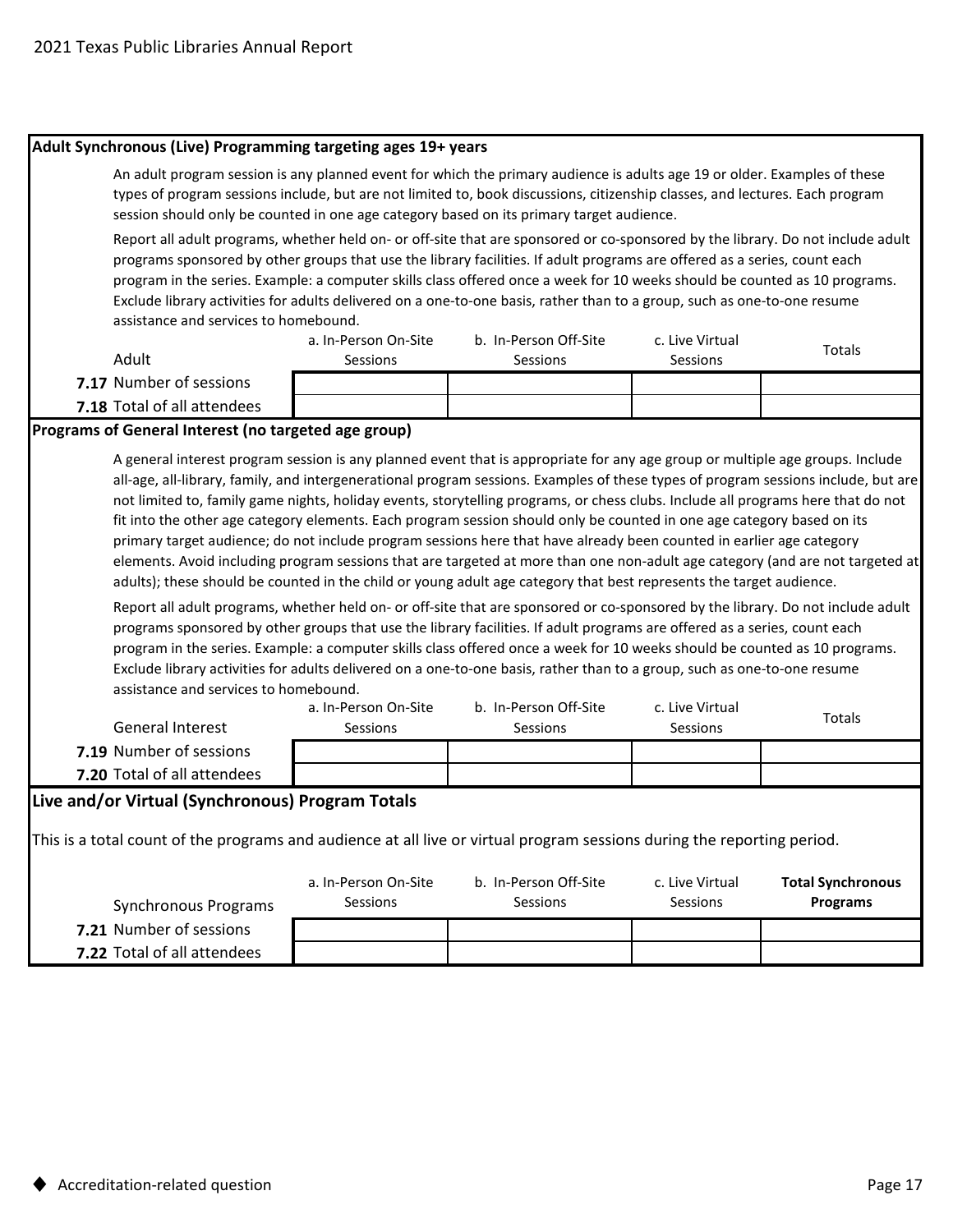| <b>Recorded (Asynchronous) Programs Total</b>                                                                                                                                                                                                                                                                                                                                                                  |                                              |
|----------------------------------------------------------------------------------------------------------------------------------------------------------------------------------------------------------------------------------------------------------------------------------------------------------------------------------------------------------------------------------------------------------------|----------------------------------------------|
| 7.23 An asynchronous program presentation is any recording of program content that cannot<br>be viewed live as it unfolds (i.e., on-demand streaming). Only include program<br>presentations posted during the reporting period. Regardless of the number of platforms<br>on which a presentation is posted, count each unique presentation only once.                                                         | <b>Number of Recorded</b><br><b>Programs</b> |
| Include program sessions hosted on Facebook Premiere that are not facilitated by a staff member. Count asynchronous<br>program presentations at the administrative entity level; do not duplicate numbers at each branch. Include recordings of<br>synchronous program sessions that were available for asynchronous viewing after the session ended.                                                          |                                              |
| The count of views of asynchronous program presentations for a period of seven (7) days<br>7.24 after the presentation was posted, even if that period extends beyond the survey reporting<br>period (or fiscal year). For program presentations made available via Facebook, count<br>unique 1-minute views of each video. For those made available via other platforms, count<br>unique views of each video. | <b>Number of Views at</b><br>7-Day Mark      |
| For program presentations that are recordings of synchronous virtual program sessions, exclude synchronous attendance;<br>these should be counted under Synchronous In-Person Onsite Program Attendance (7.24), Synchronous In-Person Offsite<br>Program Attendance (7.25), or Synchronous Virtual Program Attendance (7.27).                                                                                  |                                              |
| <b>SECTION 8: LIBRARY STAFFING AND SALARIES</b>                                                                                                                                                                                                                                                                                                                                                                |                                              |
| Include all positions funded in the library's budget whether those positions are filled or not. Report figures as of the last day of the fiscal<br>year. Report all hours worked for each employee type and report as total hours worked per week.                                                                                                                                                             |                                              |
| Report number of hours worked per week, not the number of employees.                                                                                                                                                                                                                                                                                                                                           |                                              |
| 8.1 Professional (MLS) Librarians - Weekly Hours Worked<br>Librarians with master's degrees from programs of library and information studies accredited by the American<br>Library Association.<br>Persons reported under this category do paid work that usually requires some professional training and skill in library work that<br>might include mechanical or clerical aspects.                          |                                              |
|                                                                                                                                                                                                                                                                                                                                                                                                                |                                              |
| An accredited library with a population assignment greater than 25,001, must have professional librarians on staff.                                                                                                                                                                                                                                                                                            |                                              |
| Report total number of hours all MLS librarians work per week, not as number of persons. Use the employees' normal work<br>schedule to calculate this. Example: 2 MLS librarians each work 40 hours per week. Report 80 hours (40 x 2).                                                                                                                                                                        |                                              |
| 8.2 Other (Non-MLS) Librarians - Weekly Hours Worked                                                                                                                                                                                                                                                                                                                                                           |                                              |
| Persons reported under this category do paid work that usually requires some professional training and skill in library work that<br>might include mechanical or clerical aspects.                                                                                                                                                                                                                             |                                              |
| Report total number of hours all librarians work per week, not as number of persons. Use the employees' normal work<br>schedule to calculate. Example: 2 librarians each work 30 hours per week. Report 60 hours (30 x 2).                                                                                                                                                                                     |                                              |
| 8.3 All Other Library Staff - Weekly Hours Worked                                                                                                                                                                                                                                                                                                                                                              |                                              |
| Includes all other persons paid by the library budget including plant operation, security, and maintenance staff.                                                                                                                                                                                                                                                                                              |                                              |
| Report total number of hours all other paid staff work per week, not as number of persons. Use the employees' normal work<br>schedule to calculate. Example: 3 paid part-time employees: 1 works 10 hours/week, 1 works 20 hours/week, one works 25<br>hours/week. Report 55 hours (10+20+25).                                                                                                                 |                                              |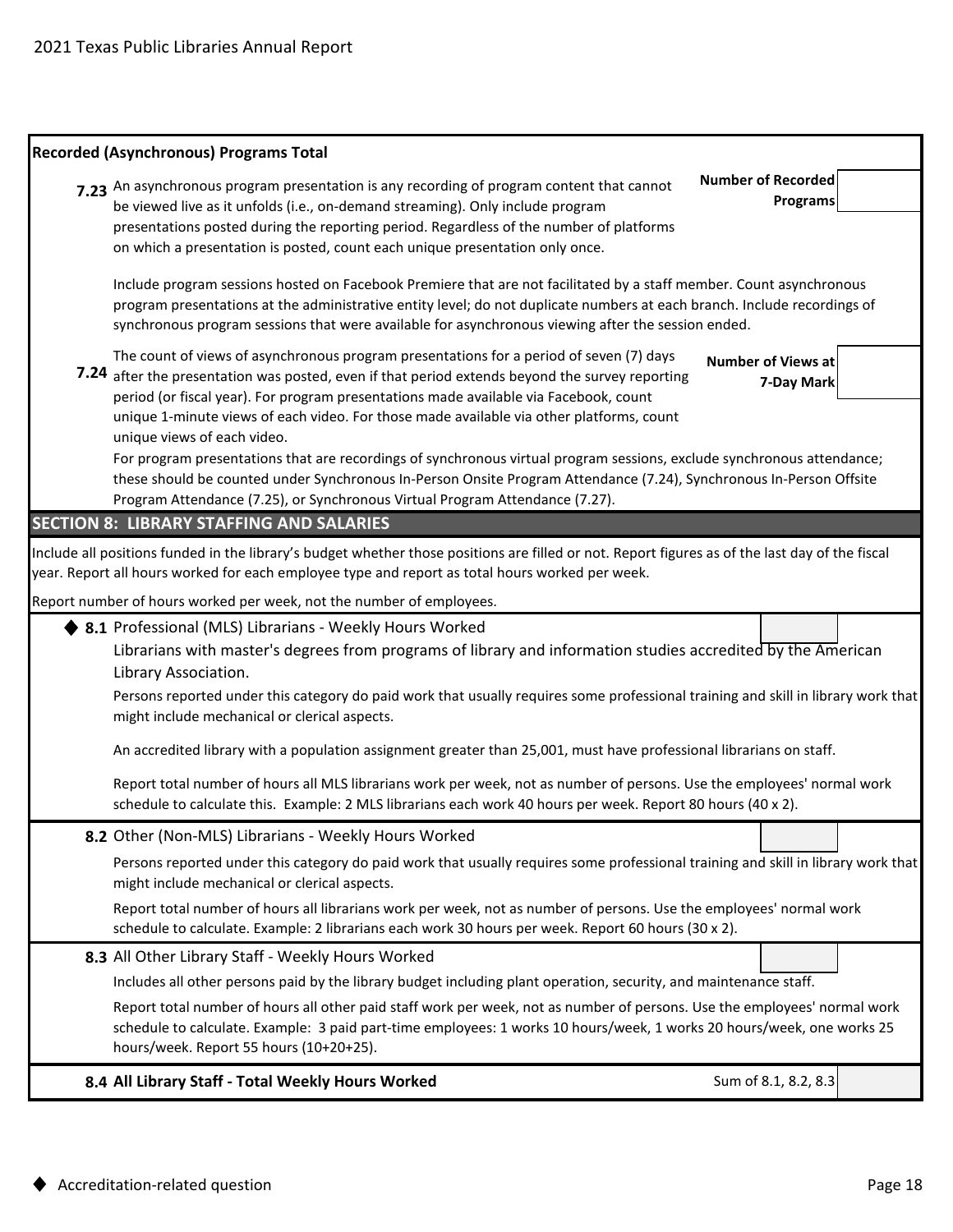|                           | 8.5 Volunteer Hours - Annual Total                                                                                                                                                                                                                                                                                                                                                                                                  |     |    |  |  |  |  |  |
|---------------------------|-------------------------------------------------------------------------------------------------------------------------------------------------------------------------------------------------------------------------------------------------------------------------------------------------------------------------------------------------------------------------------------------------------------------------------------|-----|----|--|--|--|--|--|
|                           | How many hours did volunteers work in this library last year? Indicate the total number of hours that were worked in the<br>library by persons who were not on the library's payroll. Include volunteers, community service persons and those paid from<br>non-library programs, such as Green Thumb.                                                                                                                               |     |    |  |  |  |  |  |
|                           | 8.6 Head Librarian's Annual Rate Of Salary                                                                                                                                                                                                                                                                                                                                                                                          |     | \$ |  |  |  |  |  |
|                           | Report the annual rate of pay for the Head Librarian/Library Director at the end of the library's fiscal year. Include merit,<br>longevity, and other payments made directly to the individual. If the position is vacant, report the annual salary that will be<br>paid when someone is hired.                                                                                                                                     |     |    |  |  |  |  |  |
|                           | 8.7 Head Librarian's Hours Worked per Week                                                                                                                                                                                                                                                                                                                                                                                          |     |    |  |  |  |  |  |
|                           | How many hours per week is the Head Librarian/Library Director currently employed in library duties?                                                                                                                                                                                                                                                                                                                                |     |    |  |  |  |  |  |
|                           | An accredited library must have a director work a minimum number of hours required, based on the assigned service<br>population.                                                                                                                                                                                                                                                                                                    |     |    |  |  |  |  |  |
|                           | 8.8 Director Obtained 10 Units of Continuing Education (CEU)                                                                                                                                                                                                                                                                                                                                                                        | Yes | No |  |  |  |  |  |
|                           | Directors/Head Librarian of an accredited library must obtain 10 hours of continuing education credits annually to maintain the<br>library's accreditation.                                                                                                                                                                                                                                                                         |     |    |  |  |  |  |  |
|                           | Continuing education activities that meet qualitative standards for which the applicant can supply documentation of<br>participation, duration, and relevance to the operation of a library. These activities must be instructional and may include<br>workshops, appropriate sessions at library association conference, and distance education meetings.                                                                          |     |    |  |  |  |  |  |
|                           | 8.9 Photocopier Available for Staff                                                                                                                                                                                                                                                                                                                                                                                                 | Yes | No |  |  |  |  |  |
|                           | An accredited library must have a photocopier available for use by staff.                                                                                                                                                                                                                                                                                                                                                           |     |    |  |  |  |  |  |
|                           | ♦ 8.10 Internet Computer Available for Staff                                                                                                                                                                                                                                                                                                                                                                                        | Yes | No |  |  |  |  |  |
|                           | An accredited library must have a computer with internet access available for use by staff.                                                                                                                                                                                                                                                                                                                                         |     |    |  |  |  |  |  |
|                           | <b>SECTION 9: RESOURCE SHARING</b>                                                                                                                                                                                                                                                                                                                                                                                                  |     |    |  |  |  |  |  |
| <b>Interlibrary Loans</b> |                                                                                                                                                                                                                                                                                                                                                                                                                                     |     |    |  |  |  |  |  |
|                           | An item of library material, or a copy of the material, is made available by one autonomous library to another upon request.<br>The libraries involved in interlibrary loan are not under the same library administration.                                                                                                                                                                                                          |     |    |  |  |  |  |  |
|                           | 9.1 Does the library have the statewide interlibrary loan service available to patrons?                                                                                                                                                                                                                                                                                                                                             | Yes | No |  |  |  |  |  |
|                           | An accredited library must offer to borrow and lend materials via the statewide interlibrary loan resource sharing<br>service for persons residing in the library's designated service area. The library governing board may adopt policies<br>regarding materials available for loan and the length of the loan, the good standing of the borrower, and other<br>relevant issues; these policies must be available for the public. |     |    |  |  |  |  |  |
|                           | 9.2 Interlibrary Loans Received from Other Libraries (Borrows)                                                                                                                                                                                                                                                                                                                                                                      |     |    |  |  |  |  |  |
|                           | These are library materials, or copies of the materials, received by one autonomous library from another upon request. The<br>libraries involved in interlibrary loans are not under the same library administration. Please report number of loans actually<br>received, even if that number is zero. Exclude informational requests.                                                                                              |     |    |  |  |  |  |  |
|                           | 9.3 Interlibrary Loans Provided to Other Libraries (Lends)                                                                                                                                                                                                                                                                                                                                                                          |     |    |  |  |  |  |  |
|                           | These are library materials, or copies of the materials, provided by one autonomous library to another upon request. The<br>libraries involved in interlibrary loans are not under the same library administration. Please report number of loans actually<br>loaned, even if that number is zero. Exclude informational requests.                                                                                                  |     |    |  |  |  |  |  |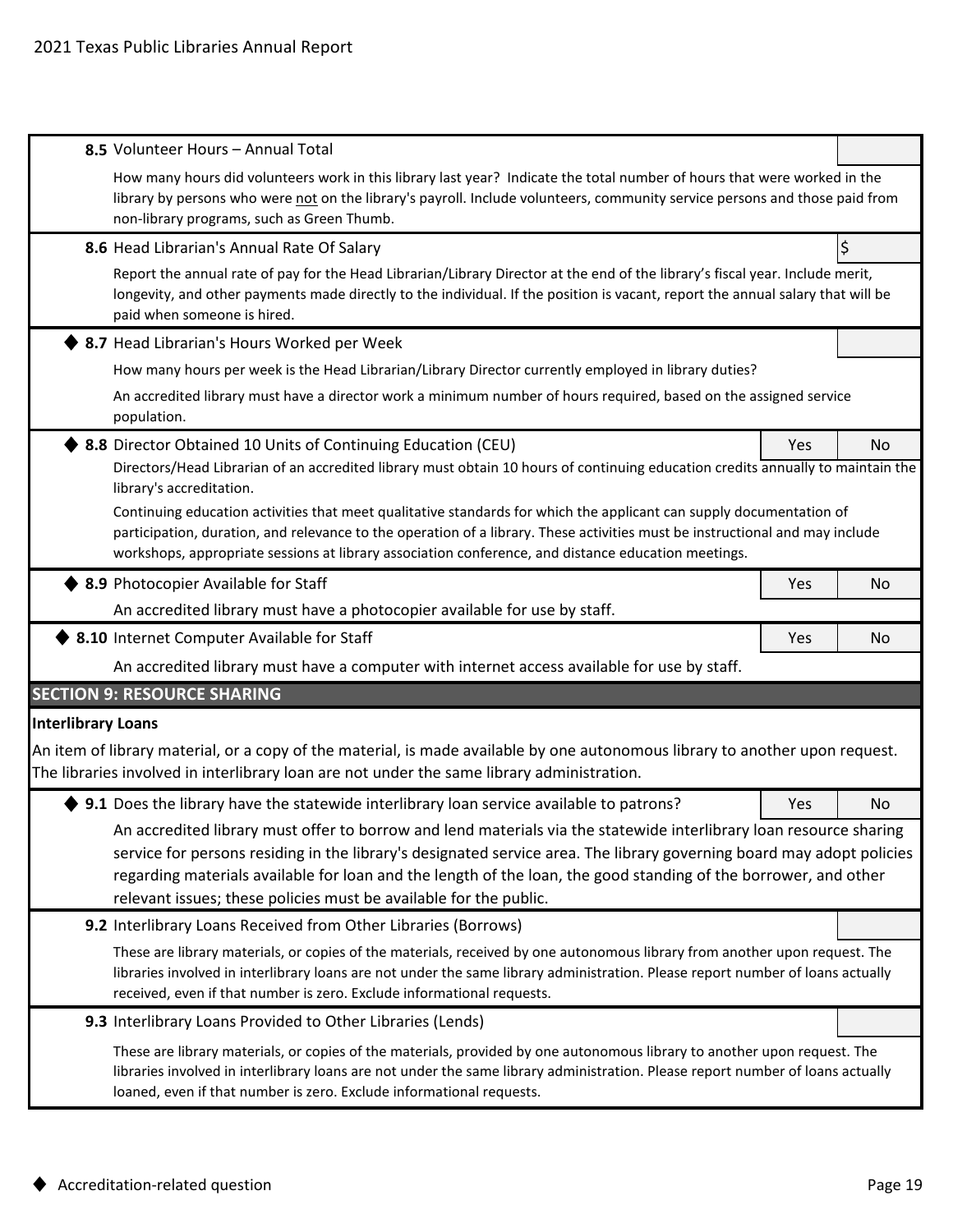|       | 9.4 What automation/integrated library system (ILS) is currently used?                                                                                                                                                                                                                                                                                                                                                                                                                                                                                         |                             |                                        |       |          |
|-------|----------------------------------------------------------------------------------------------------------------------------------------------------------------------------------------------------------------------------------------------------------------------------------------------------------------------------------------------------------------------------------------------------------------------------------------------------------------------------------------------------------------------------------------------------------------|-----------------------------|----------------------------------------|-------|----------|
|       | <b>Biblionix Apollo</b>                                                                                                                                                                                                                                                                                                                                                                                                                                                                                                                                        | Koha                        |                                        |       |          |
|       | Book Systems (Atriuum, Concourse)                                                                                                                                                                                                                                                                                                                                                                                                                                                                                                                              |                             | SirsiDynix (Symphony/Unicorn, Horizon) |       |          |
|       | Evergreen                                                                                                                                                                                                                                                                                                                                                                                                                                                                                                                                                      | <b>TLC Library Solution</b> |                                        |       |          |
|       | Follett (Destiny, Circulation Plus, Athena, Winnebago                                                                                                                                                                                                                                                                                                                                                                                                                                                                                                          |                             |                                        |       |          |
|       | Innovative Interfaces Inc (Millennium, Polaris, Sierra)                                                                                                                                                                                                                                                                                                                                                                                                                                                                                                        |                             |                                        |       |          |
|       |                                                                                                                                                                                                                                                                                                                                                                                                                                                                                                                                                                | Other:                      |                                        |       |          |
|       | <b>SECTION 10: INTERNET AND ELECTRONIC SERVICES</b>                                                                                                                                                                                                                                                                                                                                                                                                                                                                                                            |                             |                                        |       |          |
|       | 10.1 Public Internet Access Computer with Printer/Copier                                                                                                                                                                                                                                                                                                                                                                                                                                                                                                       |                             |                                        | Yes   | No       |
|       | An accredited library must have a computer with internet access and printing/copying capability for patron use.                                                                                                                                                                                                                                                                                                                                                                                                                                                |                             |                                        |       |          |
|       | 10.2 Number of Public Internet Access Computer Terminals                                                                                                                                                                                                                                                                                                                                                                                                                                                                                                       |                             |                                        |       |          |
|       | Report the number of the library's Internet computers [personal computers (PCs), laptops, and tablets], whether<br>purchased, leased, or donated, used by the general public in the library. Do not include computers that connect to<br>the Internet for a dedicated purpose (e.g., to access an OPAC or specific database, or to train the public) or<br>purposes.                                                                                                                                                                                           |                             |                                        |       |          |
|       | 10.3 Annual Uses of Public Internet Computer                                                                                                                                                                                                                                                                                                                                                                                                                                                                                                                   |                             |                                        |       |          |
|       | Report the number of uses of the library's Internet computers [personal computers (PCs), laptops, and tablets], whether<br>purchased, leased, or donated, used by the general public in the library. Do not include computers that connect to the<br>Internet for a dedicated purpose (e.g., to access an OPAC or specific database, or to train the public) or purposes. A typical<br>week or other reliable estimate may be used to determine the annual number. This is for in-library use only.                                                            |                             |                                        |       |          |
|       | The number of uses sessions may be counted manually, using registration logs. Count each use session for public internet<br>computers, regardless of the amount of time spent on the computer. A use (session) on the library's public Internet computers<br>three times a week would count as three uses (sessions).<br>Software can also be used to track the number of uses (sessions) at each public Internet computer. If the data is collected as a<br>weekly figure, multiply that figure by 52 for an annual estimate.                                 |                             |                                        |       |          |
| 10.3a | Regarding the number of public computer uses, is this an annual count or an<br>annual estimate?                                                                                                                                                                                                                                                                                                                                                                                                                                                                |                             | Not<br>Tracked                         | Count | Estimate |
|       | If an actual count of uses is unavailable, determine an annual estimate by counting uses during a typical week in and<br>multiplying the count by 52. A "typical week" is a time that is neither unusually busy nor unusually slow. Avoid holiday times,<br>vacation periods for key staff, or days when unusual events are taking place in the community or the library. Choose a week in<br>which the library is open its regular hours. Include seven consecutive calendar days, from Sunday through Saturday (or<br>whenever the library is usually open). |                             |                                        |       |          |
|       | Example: If there are four weeks sampled, multiply the totals for those four weeks by 13 to get an estimate for the full year. If<br>the sample is done twice a year (one week at each time, two weeks total) multiply the count by 26 to get the estimated annual<br>count.                                                                                                                                                                                                                                                                                   |                             |                                        |       |          |
|       | 10.4 Annual Wi-Fi Sessions                                                                                                                                                                                                                                                                                                                                                                                                                                                                                                                                     |                             |                                        |       |          |
|       | Report the number of wireless sessions provided by the library wireless service annually. Count one session for each time a<br>device connects to the library's wireless network, regardless of the duration of connection. If possible, only count sessions for<br>patron devices and exclude library devices such as routers, access points, printers, and public access computers; otherwise, if<br>patron devices cannot be isolated, report sessions for all devices.                                                                                     |                             |                                        |       |          |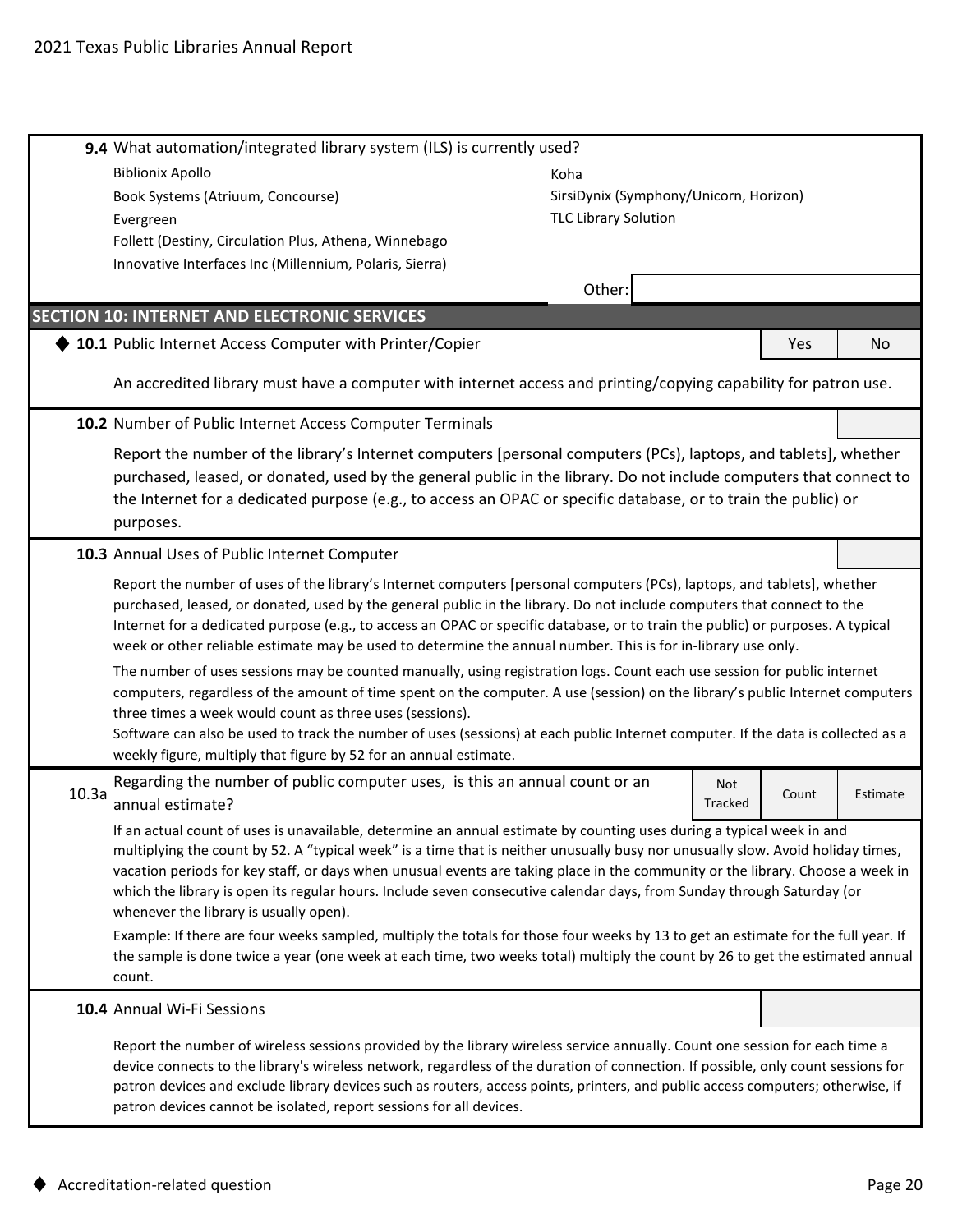| 10.4a                                                                                                                                                                                                                                                                                                                                                                                                                                                                                                                                                                                                                               | Regarding the number of wi-fi sessions, is this an annual count or an<br>annual estimate?                                                                                                                                                                                                                                                                                                                                                                                                                                                                                                                                                                                                                                                                                                      | No Wi-Fi<br>Available | Not<br>Tracked | Count                 | Estimate   |  |  |  |
|-------------------------------------------------------------------------------------------------------------------------------------------------------------------------------------------------------------------------------------------------------------------------------------------------------------------------------------------------------------------------------------------------------------------------------------------------------------------------------------------------------------------------------------------------------------------------------------------------------------------------------------|------------------------------------------------------------------------------------------------------------------------------------------------------------------------------------------------------------------------------------------------------------------------------------------------------------------------------------------------------------------------------------------------------------------------------------------------------------------------------------------------------------------------------------------------------------------------------------------------------------------------------------------------------------------------------------------------------------------------------------------------------------------------------------------------|-----------------------|----------------|-----------------------|------------|--|--|--|
| If an annual count of wireless sessions is unavailable, count wireless sessions during a typical week or weeks using methods like<br>hardware logging or network scanning, and multiply the count to represent an annual estimate. (Do not conduct visual surveys<br>of devices in use as a method to establish a count of a typical week.) A "typical week" is a time that is neither unusually busy<br>nor unusually slow. Avoid holiday times, vacation periods for key staff, or days when unusual events are taking place in the<br>community or in the library. Choose a week in which the library is open its regular hours. |                                                                                                                                                                                                                                                                                                                                                                                                                                                                                                                                                                                                                                                                                                                                                                                                |                       |                |                       |            |  |  |  |
|                                                                                                                                                                                                                                                                                                                                                                                                                                                                                                                                                                                                                                     | 10.5 Annual Website Visits                                                                                                                                                                                                                                                                                                                                                                                                                                                                                                                                                                                                                                                                                                                                                                     |                       |                | Data Not<br>Collected | No Website |  |  |  |
|                                                                                                                                                                                                                                                                                                                                                                                                                                                                                                                                                                                                                                     | Visits represent the annual number of sessions initiated by all users from inside or outside the library to the library website.<br>The library website consists of all webpages under the library's domain. A website "visit" or "session" occurs when a user<br>connects to the library's website for any length of time or purpose, regardless of the number of pages or elements viewed.<br>Usage of library social media accounts (e.g., Facebook, Twitter, etc.) should not be reported here A typical week or other<br>reliable estimate may be used to determine the annual amount.<br>This information is generally obtained through specialized software or apps such as Google Analytics. If uncertain how to<br>obtain it, contact LDN staff at accreditation@tsl.texas.gov.       |                       |                |                       |            |  |  |  |
|                                                                                                                                                                                                                                                                                                                                                                                                                                                                                                                                                                                                                                     | <b>SECTION 11: LIBRARY HOURS</b>                                                                                                                                                                                                                                                                                                                                                                                                                                                                                                                                                                                                                                                                                                                                                               |                       |                |                       |            |  |  |  |
|                                                                                                                                                                                                                                                                                                                                                                                                                                                                                                                                                                                                                                     | 11.1 Annual Public Service Hours for Central Library                                                                                                                                                                                                                                                                                                                                                                                                                                                                                                                                                                                                                                                                                                                                           |                       |                |                       |            |  |  |  |
|                                                                                                                                                                                                                                                                                                                                                                                                                                                                                                                                                                                                                                     | This is the hours the library was available to your patrons last year at the Central or Main Library facility. Report every hour<br>that the facility was open to the public during all of last year.<br>DO NOT include hours when the facility was physically closed but still offered virtual, WI-Fi or "curbside" services outside the<br>building. This total should be reduced for any hours that the facility was closed to the public (e.g., holidays, weather<br>emergencies, natural disasters, pandemic closures, staff development days, construction, repairs, etc.). Branch hours open per<br>year will be reported in each branch sub-report.<br>NOTE: A facility is considered physically closed when the public cannot access any library buildings or bookmobiles, regardless |                       |                |                       |            |  |  |  |
|                                                                                                                                                                                                                                                                                                                                                                                                                                                                                                                                                                                                                                     | of staff access.<br>11.2 Annual Public Service Weeks for Central Library                                                                                                                                                                                                                                                                                                                                                                                                                                                                                                                                                                                                                                                                                                                       |                       |                |                       |            |  |  |  |
|                                                                                                                                                                                                                                                                                                                                                                                                                                                                                                                                                                                                                                     | This is the number of weeks open for public service at the Central/Main Library facility. The count should be based on number<br>of weeks open for half or more of the library's scheduled service hours. Extensive weeks closed to the public due to natural<br>disasters or other events should be excluded from the count. Round to the nearest whole number of weeks. If the library was<br>open half or more of its scheduled hours in a given week, round up to the next week. If the library was open less than half of its<br>scheduled hours, round down.<br>Do not calculate based on total number of service hours per year: do not divide total hours by 52 weeks.                                                                                                                 |                       |                |                       |            |  |  |  |
|                                                                                                                                                                                                                                                                                                                                                                                                                                                                                                                                                                                                                                     | 11.3 Weekly Service Hours All Facilities Available                                                                                                                                                                                                                                                                                                                                                                                                                                                                                                                                                                                                                                                                                                                                             |                       |                |                       |            |  |  |  |
|                                                                                                                                                                                                                                                                                                                                                                                                                                                                                                                                                                                                                                     | Report the number of unduplicated hours the library and its branches are open to the public during a regular scheduled week.<br>If the library has no branches, the answer will be the same as the amount reported in question 11.4, Weekly Hours Central<br>Libraries with branches should report the total number of unduplicated hours per week the libraries are open. For assistance or<br>clarification, contact LDN staff, or use the Weekly Total Hours Calculator, below.                                                                                                                                                                                                                                                                                                             |                       |                |                       |            |  |  |  |
|                                                                                                                                                                                                                                                                                                                                                                                                                                                                                                                                                                                                                                     | 11.4 Weekly Hours Central Library Open - Regular Schedule                                                                                                                                                                                                                                                                                                                                                                                                                                                                                                                                                                                                                                                                                                                                      |                       |                |                       |            |  |  |  |
|                                                                                                                                                                                                                                                                                                                                                                                                                                                                                                                                                                                                                                     | 11.5 Weekly Hours Central Library Open - Summer Schedule                                                                                                                                                                                                                                                                                                                                                                                                                                                                                                                                                                                                                                                                                                                                       |                       |                |                       |            |  |  |  |
|                                                                                                                                                                                                                                                                                                                                                                                                                                                                                                                                                                                                                                     |                                                                                                                                                                                                                                                                                                                                                                                                                                                                                                                                                                                                                                                                                                                                                                                                |                       |                |                       |            |  |  |  |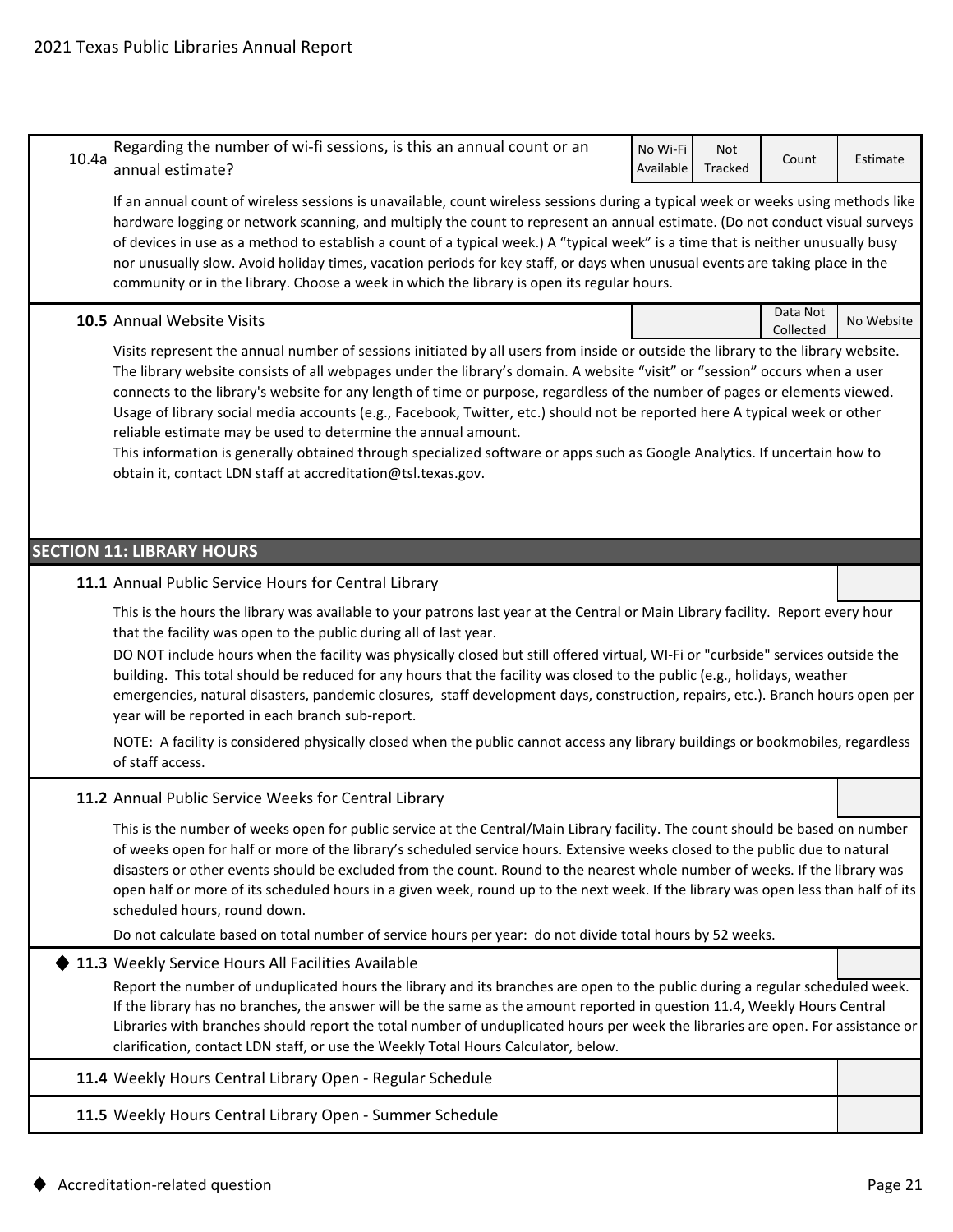|                                                                                                                                                                                                                                                                             | SPECIAL SECTION CONCERNING COVID.19 HEALTH CRISIS                                                                                                                                                                                                                                                                                                                                                                                                                                                                                                                                                                                                                                                                                                                                                                                         |            |    |  |
|-----------------------------------------------------------------------------------------------------------------------------------------------------------------------------------------------------------------------------------------------------------------------------|-------------------------------------------------------------------------------------------------------------------------------------------------------------------------------------------------------------------------------------------------------------------------------------------------------------------------------------------------------------------------------------------------------------------------------------------------------------------------------------------------------------------------------------------------------------------------------------------------------------------------------------------------------------------------------------------------------------------------------------------------------------------------------------------------------------------------------------------|------------|----|--|
|                                                                                                                                                                                                                                                                             | <b>Facilities During COVID-19 Health Crisis</b>                                                                                                                                                                                                                                                                                                                                                                                                                                                                                                                                                                                                                                                                                                                                                                                           |            |    |  |
|                                                                                                                                                                                                                                                                             | C19.1.0 Closed Outlets due to COVID-19                                                                                                                                                                                                                                                                                                                                                                                                                                                                                                                                                                                                                                                                                                                                                                                                    | Yes        | No |  |
|                                                                                                                                                                                                                                                                             | Were any of the library's outlets physically closed to the public for any period of time due to the Coronavirus<br>(COVID-19) pandemic?<br>NOTE: An outlet is considered physically closed when the public cannot access any library buildings or<br>bookmobiles, regardless of staff access. A building can be physically closed but still offer virtual, Wi-Fi, or<br>"curbside" services outside the building.                                                                                                                                                                                                                                                                                                                                                                                                                         |            |    |  |
|                                                                                                                                                                                                                                                                             | Number of weeks library facility was closed to the public. Count any week where the<br>library building was closed for more than half of its scheduled hours as a full week.                                                                                                                                                                                                                                                                                                                                                                                                                                                                                                                                                                                                                                                              | C19.1.1    |    |  |
| C19.1.2                                                                                                                                                                                                                                                                     | Number of weeks library facility had limited occupancy. Count any week where the library building<br>was closed for more than half of its scheduled hours as a full week.                                                                                                                                                                                                                                                                                                                                                                                                                                                                                                                                                                                                                                                                 |            |    |  |
|                                                                                                                                                                                                                                                                             | NOTE: Limited public occupancy practices can include reduced hours open, limits on the number of public<br>members inside the physical building, appointment only on-site library use, visitor time limits, closed stacks or<br>meeting rooms, etc.                                                                                                                                                                                                                                                                                                                                                                                                                                                                                                                                                                                       |            |    |  |
| If building did not have a limited occupancy or similar practice due to the pandemic, enter zero. Weeks can be<br>counted in both data elements 11.2 and C19-1 (that is, a library was open to the public and implementing limited<br>occupancy practices in the same week) |                                                                                                                                                                                                                                                                                                                                                                                                                                                                                                                                                                                                                                                                                                                                                                                                                                           |            |    |  |
|                                                                                                                                                                                                                                                                             | <b>Services During COVID-19 Crisis</b>                                                                                                                                                                                                                                                                                                                                                                                                                                                                                                                                                                                                                                                                                                                                                                                                    |            |    |  |
|                                                                                                                                                                                                                                                                             | C19.2.0 Public Services During COVID-19<br>Did library staff continue to provide services to the public during any portion of the<br>period when the building was physically closed to the public due to the Coronavirus<br>NOTE: Services to the public can include activities such as<br>• answering calls, emails, or texts with answers to information requests from the public;<br>• hosting virtual programming or recorded content;<br>• offering "curbside," delivery (mail or drop-off), or drive-thru circulation of physical materials;<br>· managing IT services to ensure external Wi-Fi access; and<br>• providing other types of online and electronic services,<br>regardless of the location of library staff when they provided services (i.e., working from home or in the building<br>that was closed to the public). | Yes        | No |  |
|                                                                                                                                                                                                                                                                             | C19.3.0 Electronic Library Cards Issued During COVID-19                                                                                                                                                                                                                                                                                                                                                                                                                                                                                                                                                                                                                                                                                                                                                                                   | <b>Yes</b> | No |  |
|                                                                                                                                                                                                                                                                             | Did the library allow users to complete registration for library cards online without having to come to the library<br>during the Coronavirus (COVID-19) pandemic?<br>NOTE: Online library cards provide users access to electronic collection materials and databases without having<br>to be physically present at a library outlet to register for the card. Refer to the definition of Number of Registered<br>Users.                                                                                                                                                                                                                                                                                                                                                                                                                 |            |    |  |
|                                                                                                                                                                                                                                                                             | C19.4.0 Reference Service During COVID-19                                                                                                                                                                                                                                                                                                                                                                                                                                                                                                                                                                                                                                                                                                                                                                                                 | Yes        | No |  |
|                                                                                                                                                                                                                                                                             | Did the library provide reference service via the Internet or telephone when the building was physically closed to<br>the public during the Coronavirus (COVID-19) pandemic?                                                                                                                                                                                                                                                                                                                                                                                                                                                                                                                                                                                                                                                              |            |    |  |
|                                                                                                                                                                                                                                                                             | NOTE: Refer to the definition of Reference Transactions. Include references service provided via email, chat, and<br>text.                                                                                                                                                                                                                                                                                                                                                                                                                                                                                                                                                                                                                                                                                                                |            |    |  |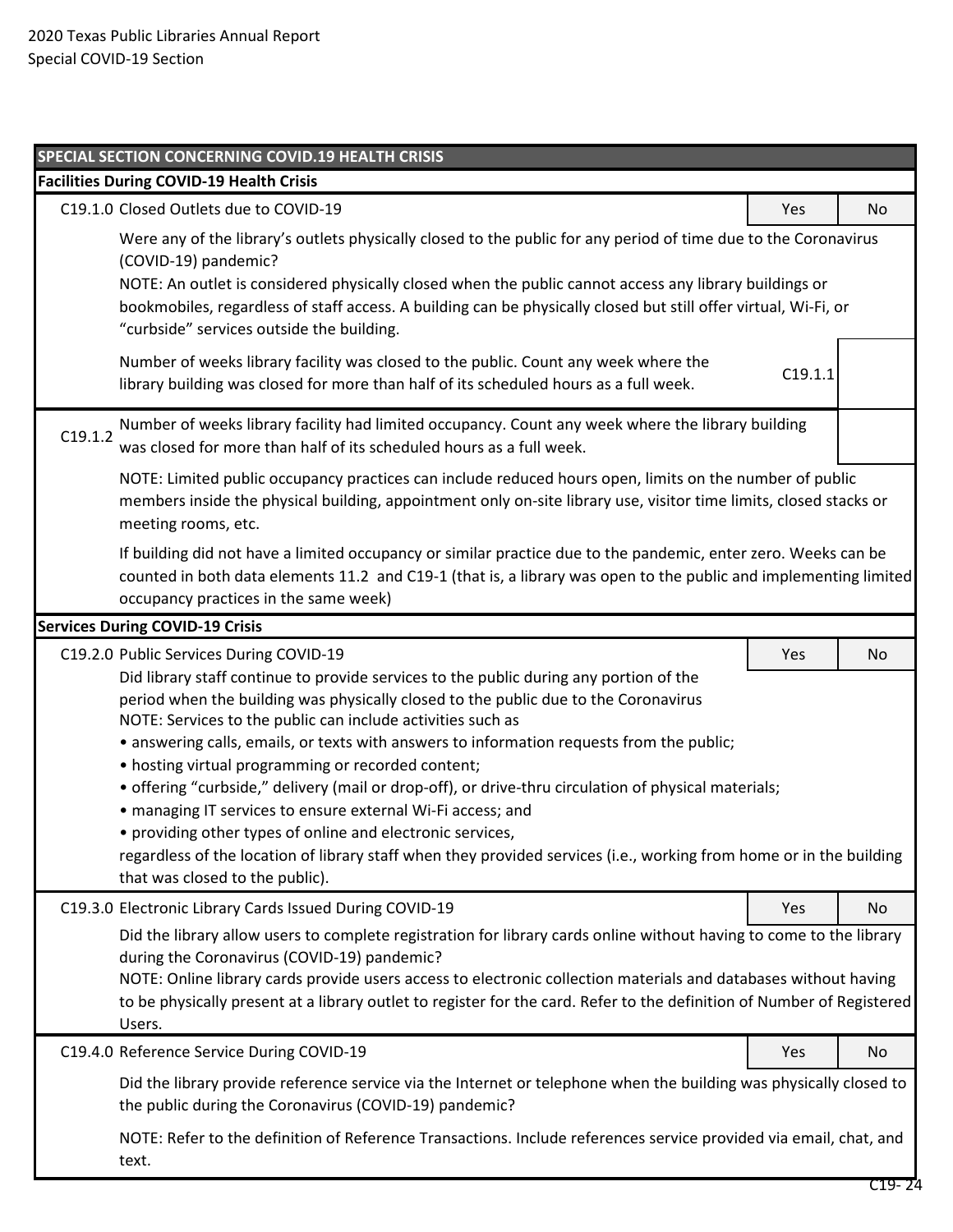| C19.5.0 Outside Service During COVID-19                                                                                                                                           | Yes                                                                                                           | <b>No</b>      |  |  |  |  |  |
|-----------------------------------------------------------------------------------------------------------------------------------------------------------------------------------|---------------------------------------------------------------------------------------------------------------|----------------|--|--|--|--|--|
| Did the library provide 'outside' service for circulation of physical materials at one or more outlets during the<br>Coronavirus (COVID-19) pandemic?                             |                                                                                                               |                |  |  |  |  |  |
| curbside, vestibule, or porch pickups, delivery (mail or drop-off), drive-thru, etc.                                                                                              | NOTE: Includes any contactless or minimal contact provision of circulation items. Similar terms could include |                |  |  |  |  |  |
| C19.6.1 External WiFi Access Added During COVID-19                                                                                                                                | Yes                                                                                                           | N <sub>o</sub> |  |  |  |  |  |
| Did the library intentionally provide Wi-Fi Internet access to users outside the building at one or more outlets<br>during the Coronavirus (COVID-19) pandemic?                   |                                                                                                               |                |  |  |  |  |  |
| NOTE: Includes "parking lot access," bookmobiles or other mobile facilities with Wi-Fi capabilities.                                                                              |                                                                                                               |                |  |  |  |  |  |
| C19.6.2 External WiFi Access Increased During COVID-19                                                                                                                            | Yes                                                                                                           | N <sub>o</sub> |  |  |  |  |  |
| Did the library increase access to Wi-Fi Internet access to users outside the building at one or more outlets during<br>the Coronavirus (COVID-19) pandemic?"                     |                                                                                                               |                |  |  |  |  |  |
| NOTE: Includes "parking lot access," bookmobiles or other mobile facilities with Wi-Fi capabilities. Increasing                                                                   |                                                                                                               |                |  |  |  |  |  |
| <b>Staff During COVID-19 Crisis</b>                                                                                                                                               |                                                                                                               |                |  |  |  |  |  |
| C19.7.0 Staff Re-Assigned During COVID-19                                                                                                                                         | Yes                                                                                                           | N <sub>o</sub> |  |  |  |  |  |
| Did library staff work for other government agencies or nonprofit organizations instead of, or in addition to, their<br>normal duties during the Coronavirus (COVID-19) pandemic? |                                                                                                               |                |  |  |  |  |  |
| NOTE: Include reassignments to other government agencies (e.g., to process unemployment claims), as well as                                                                       |                                                                                                               |                |  |  |  |  |  |
|                                                                                                                                                                                   |                                                                                                               |                |  |  |  |  |  |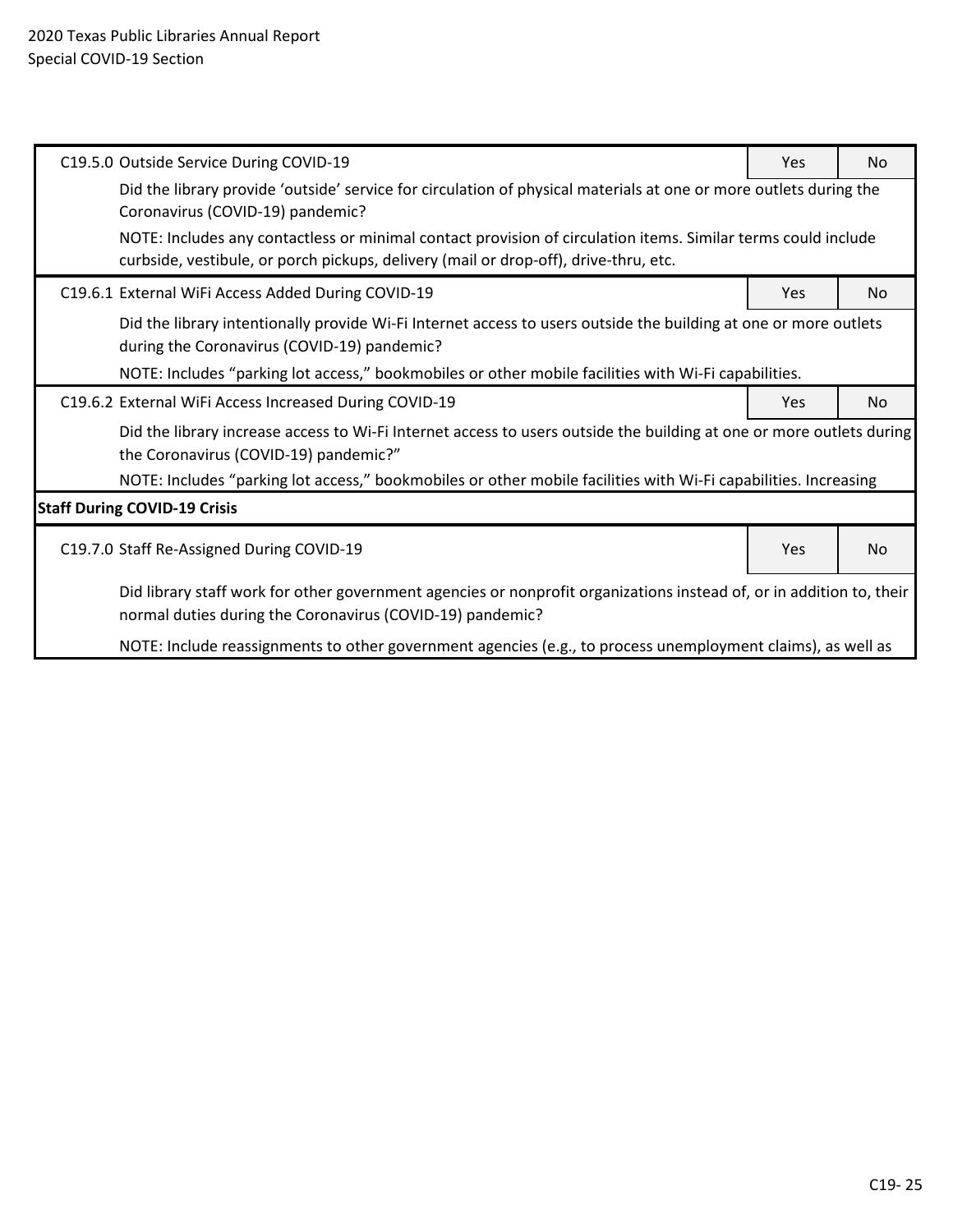## **Weekly Total Hours Calculator**

This chart is provided as an aid in calculating the total number of hours of library service provided by the main library and branches.

Place a "1" in the space for each hour in which one or more of the library facilities is open. If a library is open only part of a given hour, enter the fraction ("1/2", "3/4", etc.). Add each column to determine the weekly total for a regular week. Report

Report in question **11.3,** Unduplicated Hours for Central/Main Library and Branches.

| <b>HOUR</b>         | SUN | <b>MON</b> | <b>TUES</b> | <b>WED</b> | <b>THUR</b> | FRI | SAT |  |
|---------------------|-----|------------|-------------|------------|-------------|-----|-----|--|
| 7:00-8:00 AM        |     |            |             |            |             |     |     |  |
| 8:00-9:00 AM        |     |            |             |            |             |     |     |  |
| $9:00-10:00$<br>AM  |     |            |             |            |             |     |     |  |
| $10:00-11:00$<br>AM |     |            |             |            |             |     |     |  |
| 11:00-12:00<br>PM   |     |            |             |            |             |     |     |  |
| 12:00-1:00<br>PM    |     |            |             |            |             |     |     |  |
| 1:00-2:00 PM        |     |            |             |            |             |     |     |  |
| 2:00-3:00 PM        |     |            |             |            |             |     |     |  |
| 3:00-4:00 PM        |     |            |             |            |             |     |     |  |
| 4:00-5:00 PM        |     |            |             |            |             |     |     |  |
| 5:00-6:00 PM        |     |            |             |            |             |     |     |  |
| 6:00-7:00 PM        |     |            |             |            |             |     |     |  |
| 7:00-8:00 PM        |     |            |             |            |             |     |     |  |
| 8:00-9:00 PM        |     |            |             |            |             |     |     |  |
| $9:00-10:00$<br>PM  |     |            |             |            |             |     |     |  |
| <b>DAILY TOTAL</b>  |     |            |             |            |             |     |     |  |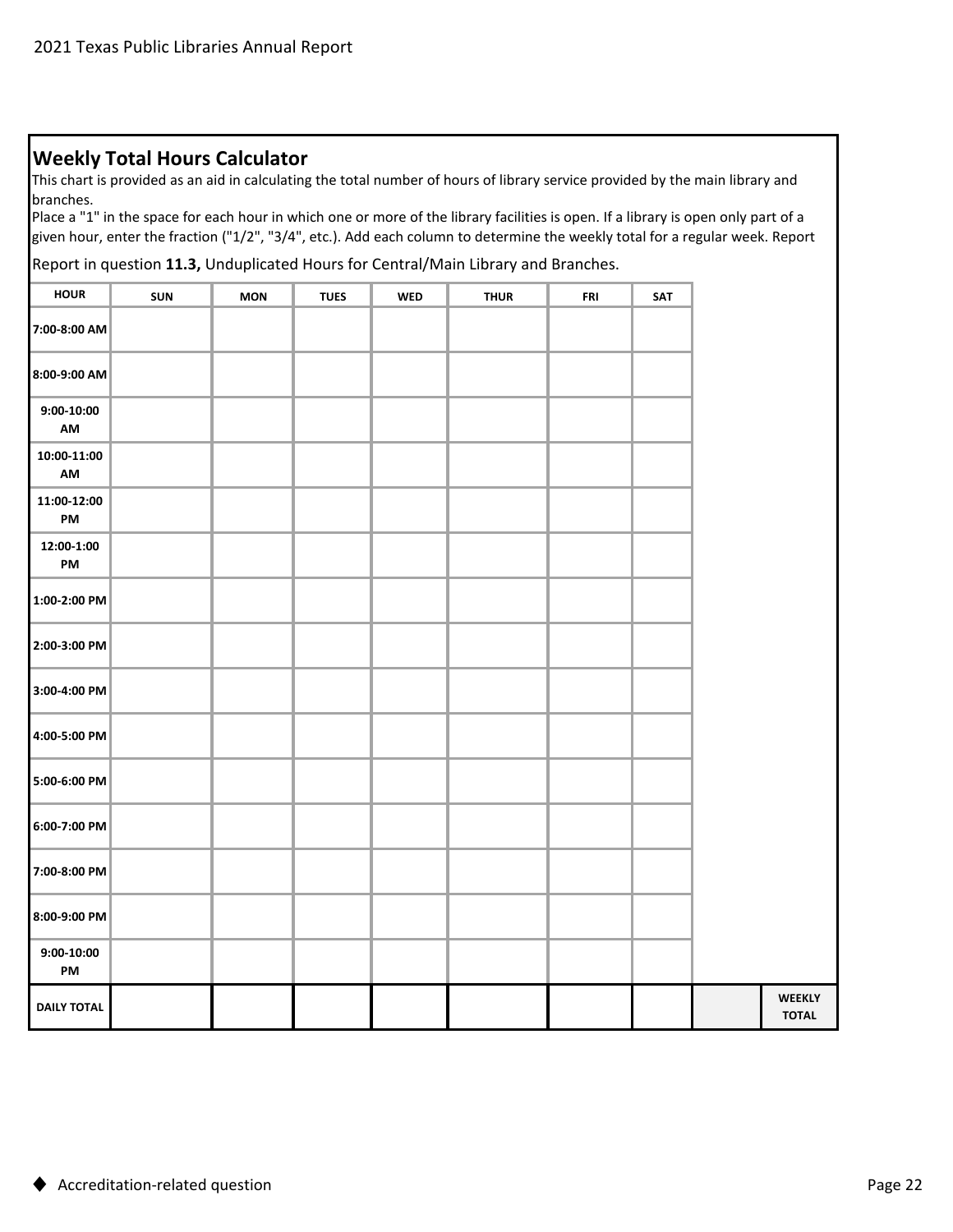

## **ACCREDITATION IN STATE LIBRARY SYSTEM APPLICATION Local Fiscal Year 2021**

## **LIBRARY NAME \_\_\_\_\_\_\_\_\_\_\_\_\_\_\_\_\_\_\_\_\_\_\_\_\_\_\_\_\_\_\_\_\_ CITY \_\_\_\_\_\_\_\_\_\_\_\_\_\_\_\_\_\_\_**

This authorization for application should be completed if the library is applying for membership in the Texas Library System for State fiscal year 2023, Sept 1, 2022 – Aug 31, 2023. It must be submitted as part of its 2021 Annual Report on or before April 30, 2022, if the library is applying for accreditation.

## **Section 1: Signatures**

The below signed certify, to the best of their ability, that the information contained in this Annual Report is complete and accurate for local fiscal year 2021. *All applicable signatures are necessary, based on library's legal establishment.*

| <b>Governing Authority*</b>                                                                                                                                                                         |                                            |                  |  |  |  |
|-----------------------------------------------------------------------------------------------------------------------------------------------------------------------------------------------------|--------------------------------------------|------------------|--|--|--|
|                                                                                                                                                                                                     |                                            |                  |  |  |  |
| <b>Printed Name and Title</b>                                                                                                                                                                       | Date                                       | <b>Signature</b> |  |  |  |
| Signatures of the City Secretary, County Clerk or similar positions are not valid substitutions for the signatures of Mayor,<br>City Manager or County Judge. Electronic signatures are acceptable. |                                            |                  |  |  |  |
| Library Director/Head Librarian/Library Manager                                                                                                                                                     |                                            |                  |  |  |  |
|                                                                                                                                                                                                     |                                            |                  |  |  |  |
|                                                                                                                                                                                                     |                                            |                  |  |  |  |
| <b>Printed Name</b>                                                                                                                                                                                 | Date                                       | <b>Signature</b> |  |  |  |
|                                                                                                                                                                                                     | <b>Library Board Chair, if appropriate</b> |                  |  |  |  |
|                                                                                                                                                                                                     |                                            |                  |  |  |  |
|                                                                                                                                                                                                     |                                            |                  |  |  |  |
| <b>Printed Name</b>                                                                                                                                                                                 | Date                                       | <b>Signature</b> |  |  |  |

## **Check one:**

- The library has met all minimum standards of library accreditation, per 13 TAC §1.71-§1.85*.*
- The library has **not** met all minimum standards of library accreditation. To appeal loss of accreditation, please complete section 2.

# **Section 2: Request for Waiver**

In these very challenging times, the commission is committed to supporting libraries throughout the state and working to ensure that we continue to serve the people of Texas. To prevent hardship to libraries and their communities due to the recent community health situation, the commission has adopted an emergency rule creating a waiver for libraries for certain standards, including, but not limited to, §1.74 (relating to Local Operating Expenditures) and §1.81 (relating to Quantitative Standards for Accreditation of Library).

The emergency waiver provision offers assurance to libraries that they will not necessarily lose accreditation if they fail to meet an accreditation standard due to a situation created by a disaster, emergency, or other extraordinary hardship beyond the library's control.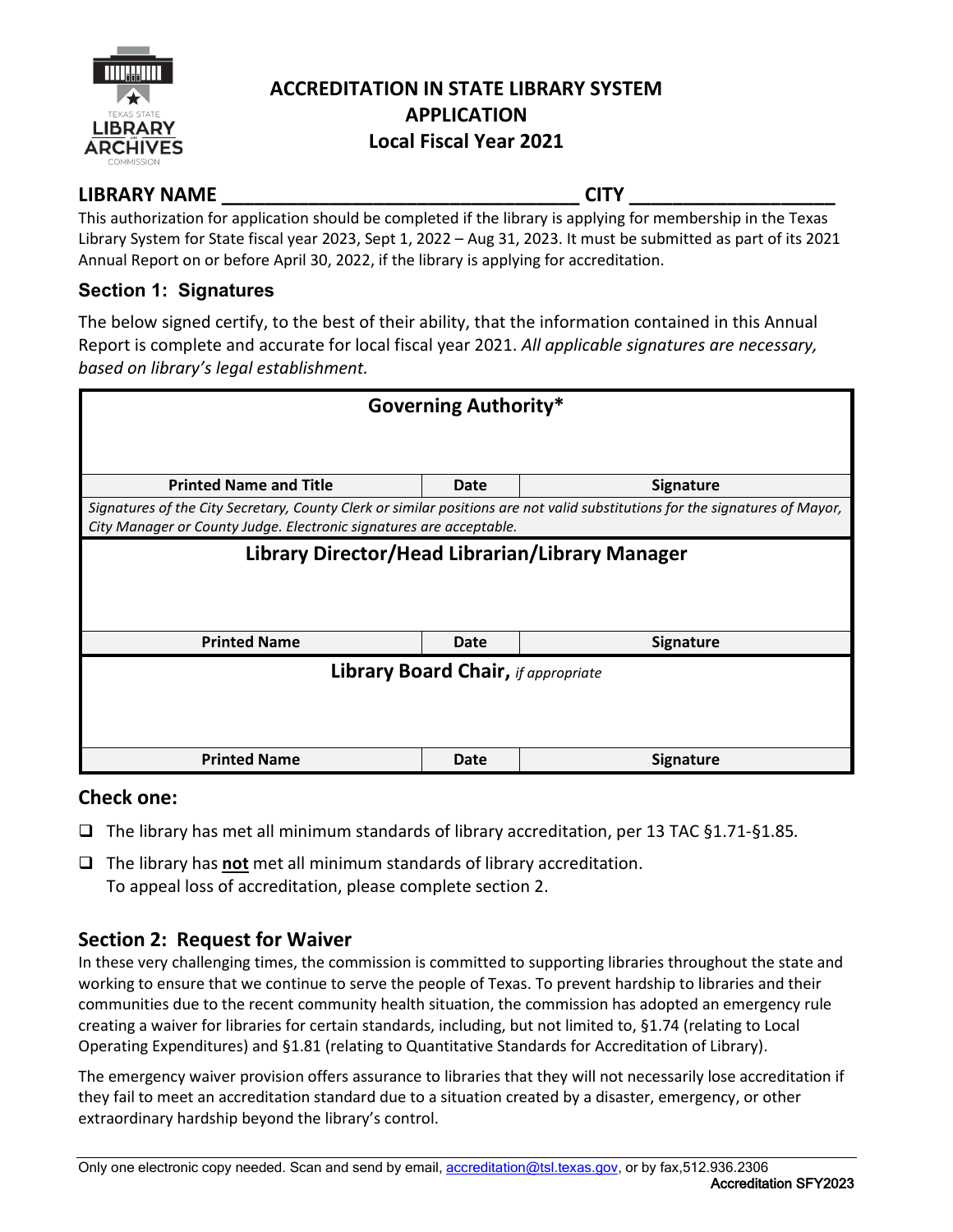This request will be reviewed by TSLAC accreditation staff based on emergency rule criteria and sent to the Library Systems Act advisory board for further review as warranted.

| Check<br>any that<br>apply | <b>Section</b> | <b>Type</b>                                              | <b>Expected</b><br>Obtain from<br><b>TSLAC Staff</b> | Reported |
|----------------------------|----------------|----------------------------------------------------------|------------------------------------------------------|----------|
| ப                          | §1.74          | Maintenance of effort (MOE)                              |                                                      |          |
| ப                          | §1.81          | Minimum locally funded library operating<br>expenditures |                                                      |          |
| ப                          | §1.81          | Minimum per capita expenditures                          |                                                      |          |
|                            | §1.81          | Professional librarians on staff                         |                                                      |          |
|                            | ş              | Other                                                    |                                                      |          |

# **Application for waiver**

## **REQUIRED: Comments, Explanation**

*Completion of this section will determine the action needed by TSLAC staff. Please discuss the situation in reporting year 2021 in your community, and how the library and its patrons were impacted. If no explanation is offered, the waiver will be denied.*

## **Section 3: Approvals (TSLAC Accreditation Staff Only)**

| <b>Resolution</b>                                                     | Date/Initials |
|-----------------------------------------------------------------------|---------------|
| Receipt and Acceptance by TSLAC Accreditation Staff, per 13 TAC §1.87 |               |
| <b>Referral to LSA Advisory Board</b>                                 |               |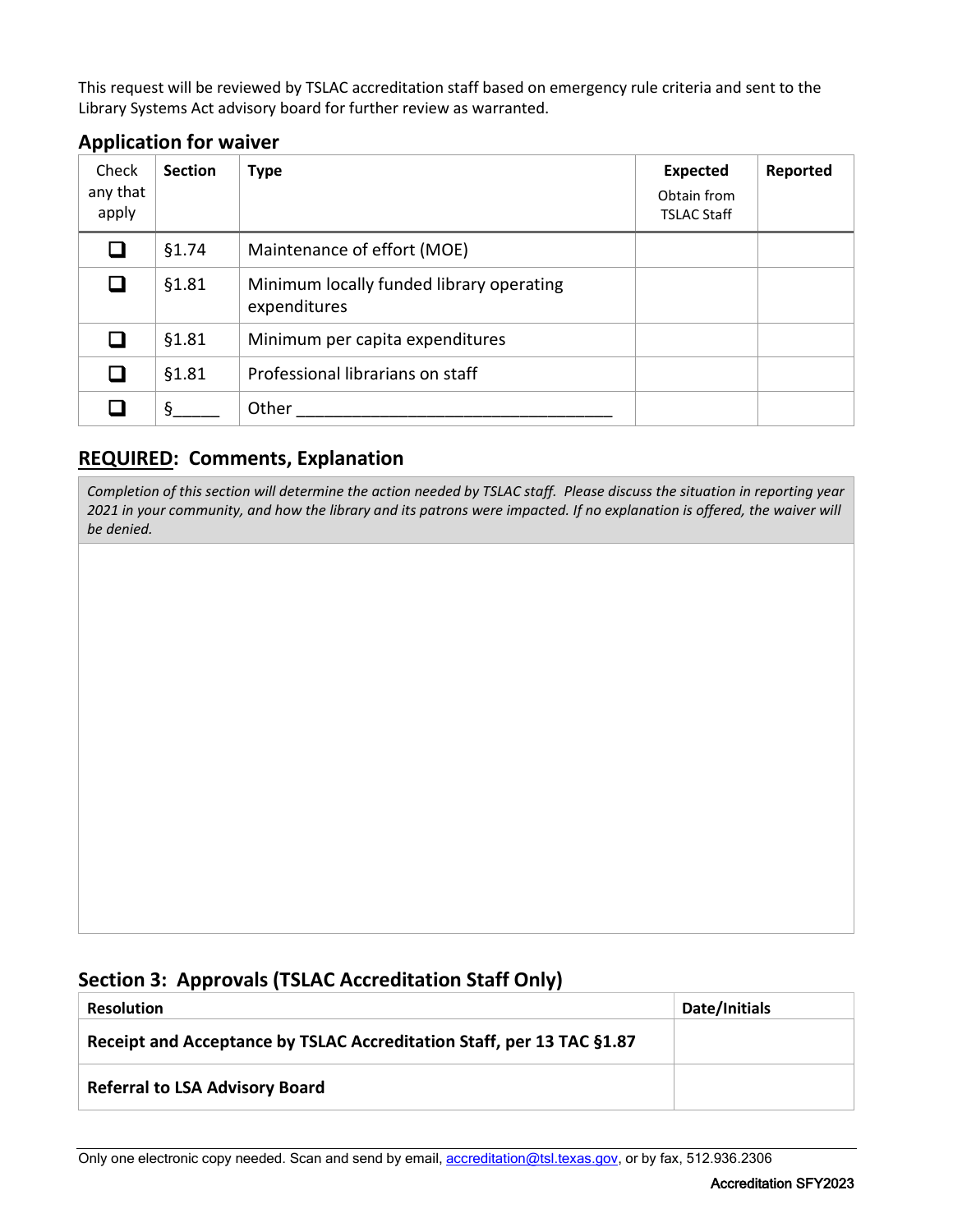## **DEADLINE FOR REPORT AND APPLICATION SUBMISSION**

## **Texas Administrative Code, Title 13, Chapter 1, Rule §1.85 - Annual Report**

Where to find a blank copy of the Application: Once signed, the application should be forwarded to Library Accreditation in the Library Development and Networking Division To be considered for accreditation, the library must submit the annual report no later than April 30 and complete the *A public library shall file a current and complete annual report with the Texas State Library and* 

- Included in this document.
- TSLAC Public Libraries Annual Report webpage: https://www.tsl.texas.gov/ldn/annualreport.
- Bibliostat Collect at https://collectconnect.baker-taylor.com/login.aspx

Scan and email the application to accreditation@tsl.texas.gov. Documents are saved electronically, so no original copy is needed. Documents are saved electronically, so no original copy is needed.

**QUESTIONS:** If you have any questions about this survey, please contact Texas Public Library Accreditation staff at accreditation@tsl.texas.gov or call 512-463-5466, toll free in Texas 800-252-9386.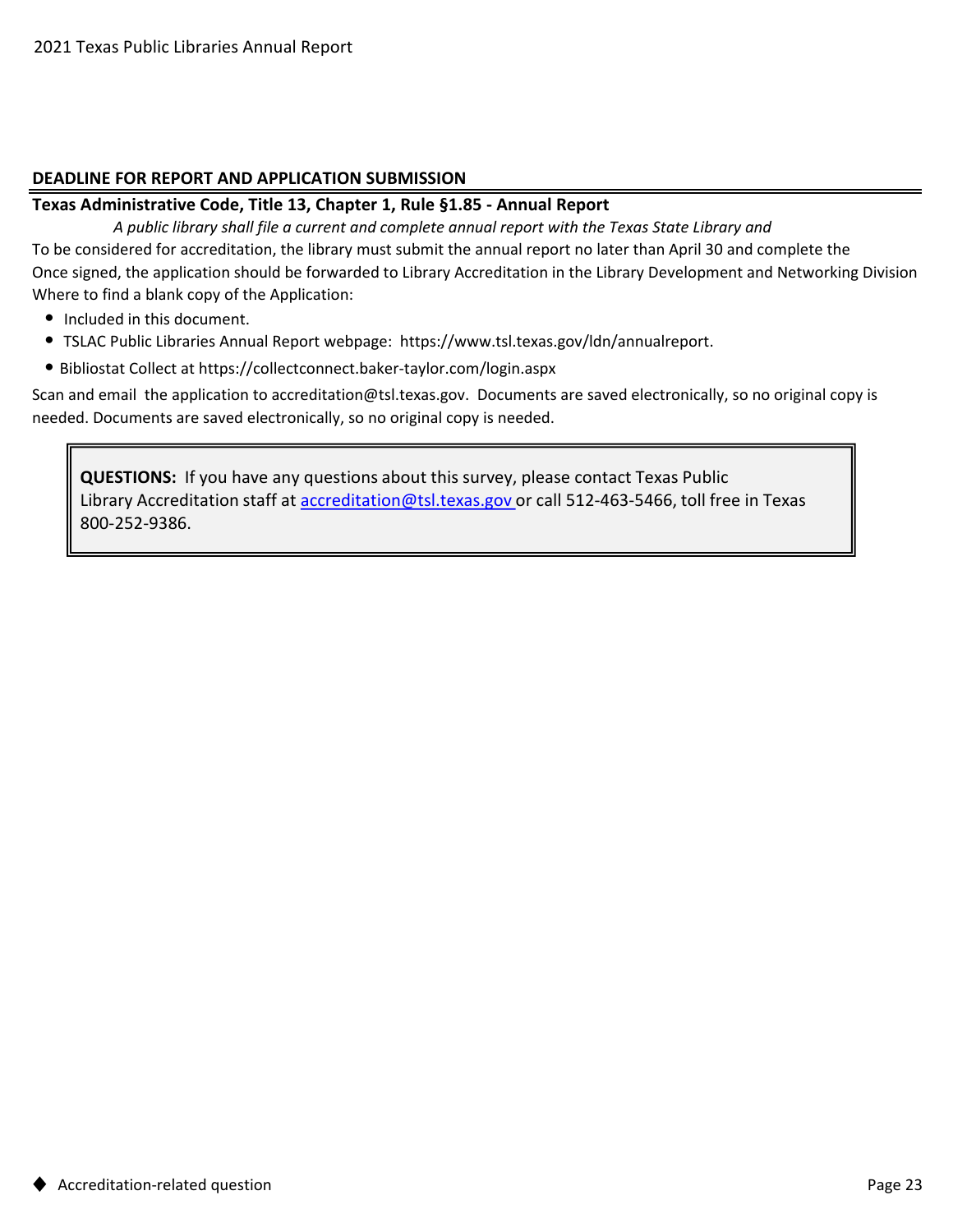| SECTION 12: LIBRARY INFORMATION - Branch and/or Bookmobile                                                                                                                                                                                                                                                                                                                                                                                                                                                                                                                                                                                                                                                                                                                                            |               |           |                |                                                 |     |               |
|-------------------------------------------------------------------------------------------------------------------------------------------------------------------------------------------------------------------------------------------------------------------------------------------------------------------------------------------------------------------------------------------------------------------------------------------------------------------------------------------------------------------------------------------------------------------------------------------------------------------------------------------------------------------------------------------------------------------------------------------------------------------------------------------------------|---------------|-----------|----------------|-------------------------------------------------|-----|---------------|
| 12.1 Check one:                                                                                                                                                                                                                                                                                                                                                                                                                                                                                                                                                                                                                                                                                                                                                                                       | <b>Branch</b> |           | Bookmobile     |                                                 |     |               |
| This section requests information for contacting the library branch or bookmobile and its staff. By entering this information, you<br>understand that this will be published and become public information. The information you submit on this form is Public Information<br>(https://www.tsl.texas.gov/agency/customer/pia.html). In addition, the information being entered may be subject to interception via<br>common Internet tools. Business email addresses are not considered confidential under the Texas Public Information Act. To help ensure<br>your privacy, always enter your business email address rather than your personal email address when such an address is requested.<br>Please read our Web Policies and Disclaimers (https://www.tsl.texas.gov/landing/webpolicies.html). |               |           |                |                                                 |     |               |
| 12.2 Library Name                                                                                                                                                                                                                                                                                                                                                                                                                                                                                                                                                                                                                                                                                                                                                                                     |               |           |                |                                                 |     |               |
| 12.3 Mailing Address - Street                                                                                                                                                                                                                                                                                                                                                                                                                                                                                                                                                                                                                                                                                                                                                                         |               |           | 12.4 Mail City | 12.5 Mail Zip                                   |     | 12.6 (Zip)+4  |
| 12.7 Physical/Shipping address - Street                                                                                                                                                                                                                                                                                                                                                                                                                                                                                                                                                                                                                                                                                                                                                               |               | 12.8 City |                | 12.9 Zip                                        |     | 12.10 (Zip)+4 |
|                                                                                                                                                                                                                                                                                                                                                                                                                                                                                                                                                                                                                                                                                                                                                                                                       |               |           |                |                                                 |     |               |
| 12.11 Phone number                                                                                                                                                                                                                                                                                                                                                                                                                                                                                                                                                                                                                                                                                                                                                                                    | 12.12 Telefax |           |                | 12.13 Library General Email Address             |     |               |
|                                                                                                                                                                                                                                                                                                                                                                                                                                                                                                                                                                                                                                                                                                                                                                                                       |               |           |                |                                                 |     |               |
| 12.14 Library Director/Head Librarian First Name                                                                                                                                                                                                                                                                                                                                                                                                                                                                                                                                                                                                                                                                                                                                                      |               |           |                | 12.15 Library Director/Head Librarian Last Name |     |               |
| 12.16 Square Footage of the Branch Library<br>This is the area on all floors enclosed by the outer walls of the library. Include all areas occupied by the library,<br>including those areas off-limits to the public. Include areas shared with another agency or agencies if the library<br>has use of that area.                                                                                                                                                                                                                                                                                                                                                                                                                                                                                   |               |           | square feet    |                                                 |     |               |
| 12.17 Established Schedule                                                                                                                                                                                                                                                                                                                                                                                                                                                                                                                                                                                                                                                                                                                                                                            |               |           |                |                                                 | Yes | No            |
| Does the branch have an established schedule in which the services of the staff are available to the public?                                                                                                                                                                                                                                                                                                                                                                                                                                                                                                                                                                                                                                                                                          |               |           |                |                                                 |     |               |
| 12.18 Annual Total of Public Service Hours - Branch or Bookmobile                                                                                                                                                                                                                                                                                                                                                                                                                                                                                                                                                                                                                                                                                                                                     |               |           |                |                                                 |     |               |
| Report every hour that the facility is open to the public during all of last year. Branch hours open per year will be reported in<br>each branch sub-report.                                                                                                                                                                                                                                                                                                                                                                                                                                                                                                                                                                                                                                          |               |           |                |                                                 |     |               |
| This is the number of hours open for public service at the branch or bookmobile. For each bookmobile, count only the hours<br>the bookmobile is open for service to the public. Extensive hours closed to the public due to natural disasters or other events<br>should be excluded from the count.                                                                                                                                                                                                                                                                                                                                                                                                                                                                                                   |               |           |                |                                                 |     |               |
| 12.19 Annual Total of Public Service Weeks - Branch or Bookmobile<br>This is the number of weeks open for public service. The count should be based on number of weeks open for half or more of<br>its scheduled service hours. Extensive weeks closed to the public due to natural disasters or other events should be excluded<br>from the count.                                                                                                                                                                                                                                                                                                                                                                                                                                                   |               |           |                |                                                 |     |               |
| Round to the nearest whole number of weeks. If the branch or bookmobile was open half or more of its scheduled hours in a<br>given week, round up to the next week. If the branch or bookmobile was open less than half of its scheduled hours, round<br>down. Do not calculate based on total number of service hours per year: do not divide total hours by 52 weeks.                                                                                                                                                                                                                                                                                                                                                                                                                               |               |           |                |                                                 |     |               |